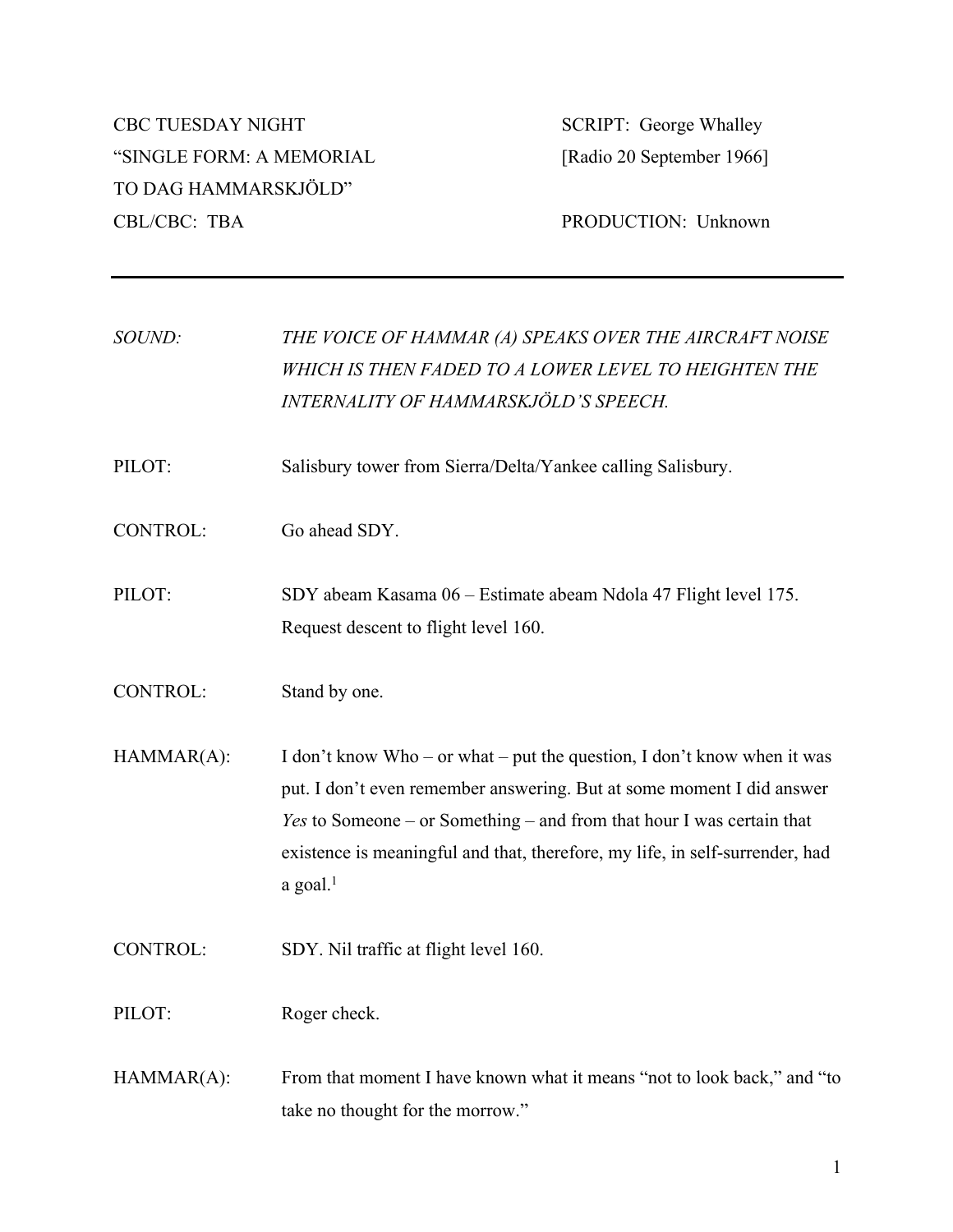PILOT: We are keeping outside Congolese territory proceeding around the border to Ndola to land at Ndola.

CONTROL: What is your destination on departure Ndola?

- PILOT: Unable to say at present. Out.
- HAMMAR(A): Led by the Ariadne's thread of my answer through the labyrinth of life, I came to a time and place where I realised that the Way leads to a triumph which is a catastrophe, and to a catastrophe which is a triumph, that the price for committing one's life would be reproach, and that the only revelation possible to man lies in the depths of humiliation.
- PILOT: Salisbury tower SDY now level at 160.
- CONTROL: Roger understand reached 160. Time now 2139. Contact Ndola 119.1.
- PILOT: Roger, changing 119.1.
- HAMMAR(A): The word "courage" lost its meaning after that, since nothing could be taken from me.
- PILOT: Ndola tower from Sierra/Delta/Yankee Estimate abeam Ndola at 47, Ndola in 20.
- CONTROL: Roger, confirm ETA Ndola in 20, or at 2220.
- PILOT: 2220.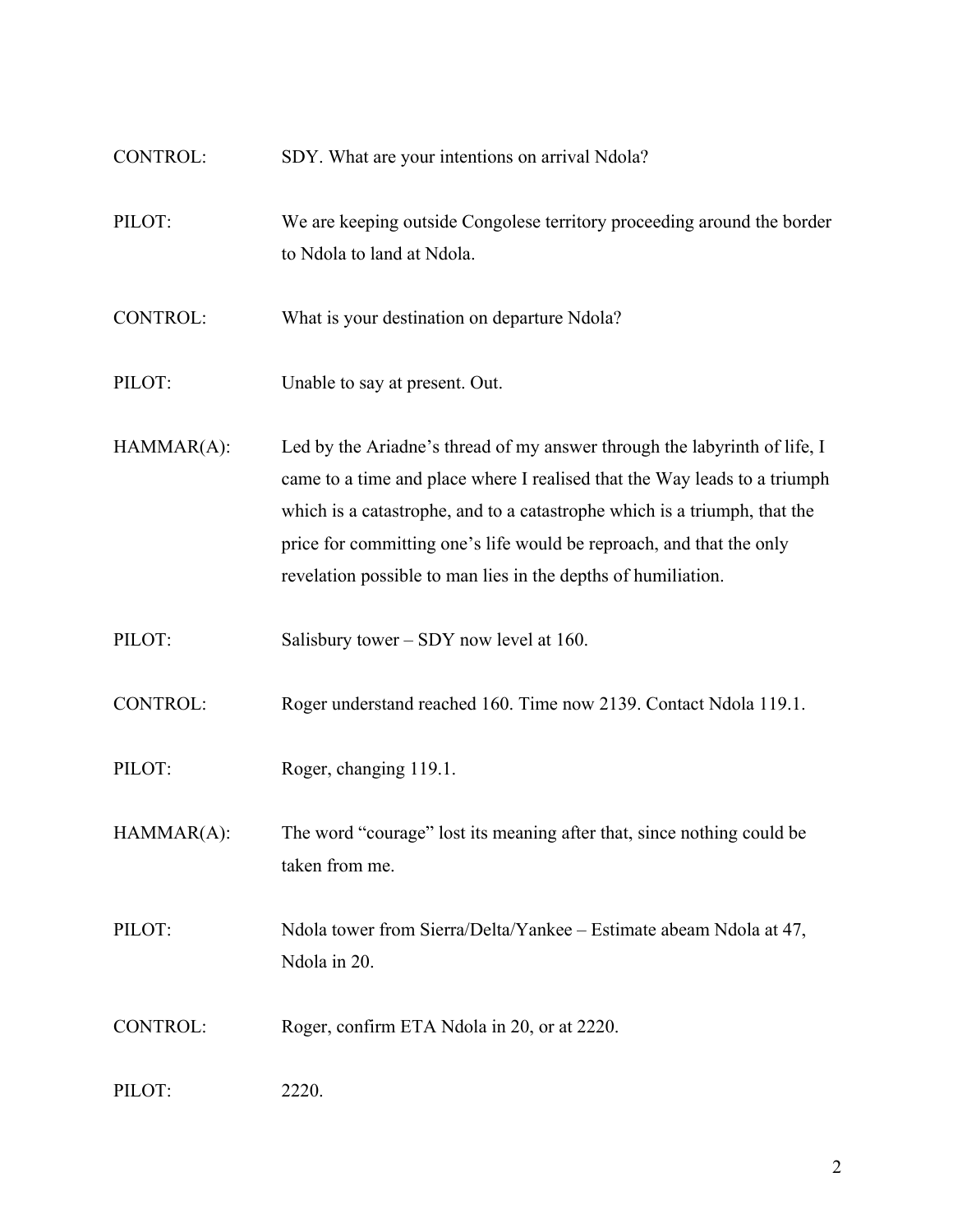| <b>CONTROL:</b> | Ndola weather wind 120 at 7. Visibility 5 to 10 miles with slight smoke |
|-----------------|-------------------------------------------------------------------------|
|                 | haze. At what time do you wish to start descent?                        |
| PILOT:          | Request descent clearance at 57.                                        |
| <b>CONTROL:</b> | Roger, clear to descend and maintain 6000.                              |
| HAMMAR(A):      | Have mercy                                                              |
|                 | Upon us.                                                                |
|                 | Have mercy                                                              |
|                 | Upon our efforts,                                                       |
|                 | That we                                                                 |
|                 | Before Thee,                                                            |
|                 | In love and in faith,                                                   |
|                 | Righteousness and humility,                                             |
|                 | May follow Thee                                                         |
|                 | With self-denial, steadfastness and courage,                            |
|                 | And meet Thee                                                           |
|                 | In the silence.                                                         |
| PILOT:          | 2210. Your lights in sight. Overhead Ndola, descending.                 |
| <b>CONTROL:</b> | Roger, report reaching 6000.                                            |
| PILOT:          | Roger.                                                                  |
| SOUND:          | (THE SOUND OF THE AIRCRAFT FADES AS THOUGH WE NOW                       |
|                 | HEAR THEM FROM GROUND CONTROL RATHER THAN FROM THE                      |
|                 | AIRCRAFT ITSELF. WHILE THERE IS STILL A SMALL SOUND OF                  |
|                 | THE ENGINES-)                                                           |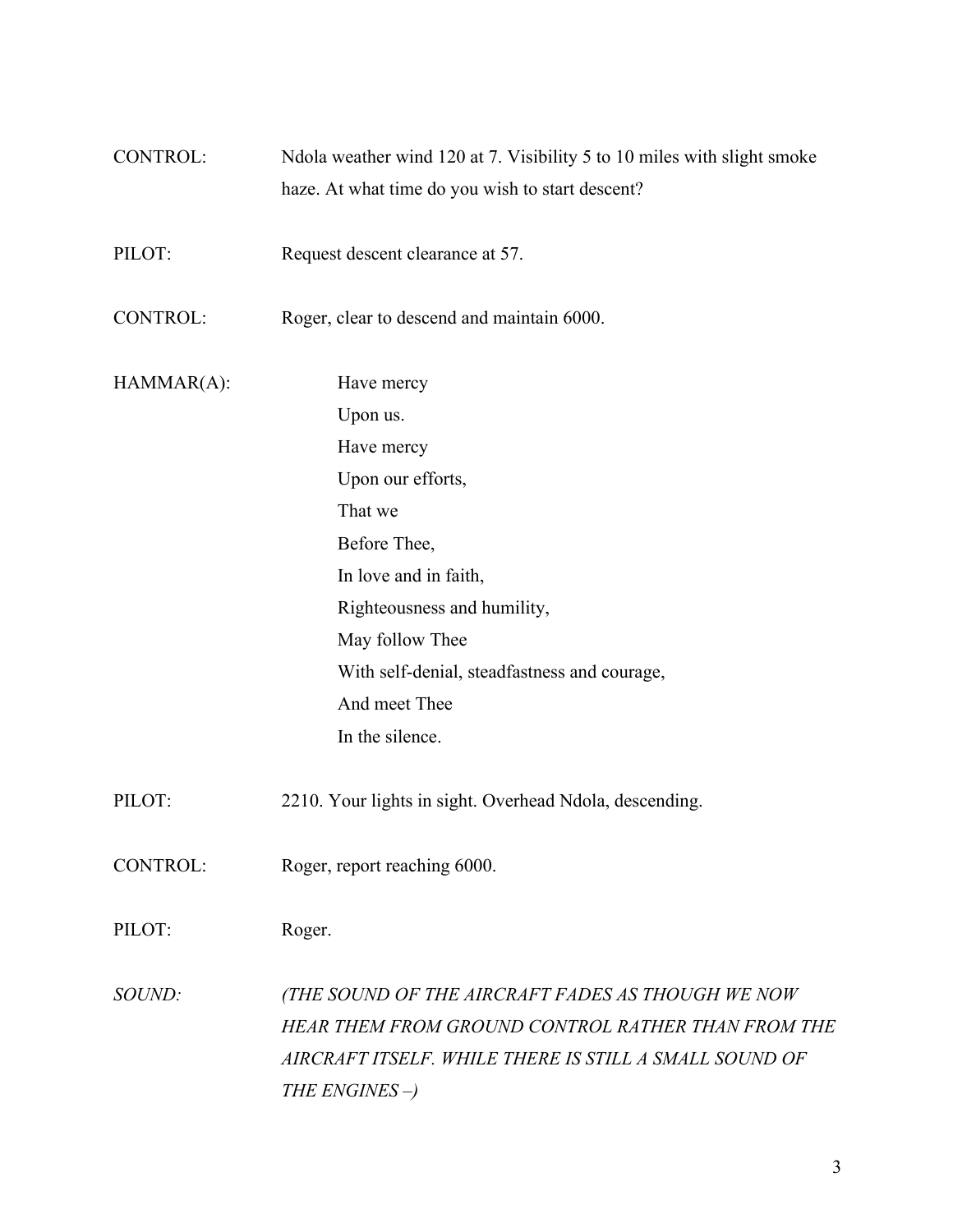#### CONTROL: SDY – How do you read?

*SOUND: (THE FAINT SOUND CONTINUES BEYOND THE VOICE, THEN IS LOST. SHORT COMPLETE SILENCE.)*

CONTROL: SDY – How do you read? How do you read?

(SILENCE)

Calling SDY – How do you read? How do you read me, SDY?

(SILENCE)

*MUSIC: Cue 1*

NARRATOR: Dag Hammarskjöld was born into a Swedish aristocratic family. From the very beginning he was brilliantly successful at everything he took in hand – at school and university, as a lecturer, as a civil servant and government administrator, as economist and banker, as diplomat, as a member of the Swedish cabinet. In March 1953, when he was almost entirely unknown outside his own country, he was chosen to succeed Trygve Lie as Secretary-General of the United Nations. Five years later he was elected to a second five-year term of office. In September 1961, when he had almost two years still to serve and was on his way to intervene in the dispute on the Congo, his aircraft crashed near Ndola and he was killed. After his death, there was found in his house in New York the manuscript of a sort of diary – and with the manuscript an undated letter addressed to his friend Leif Belfrage.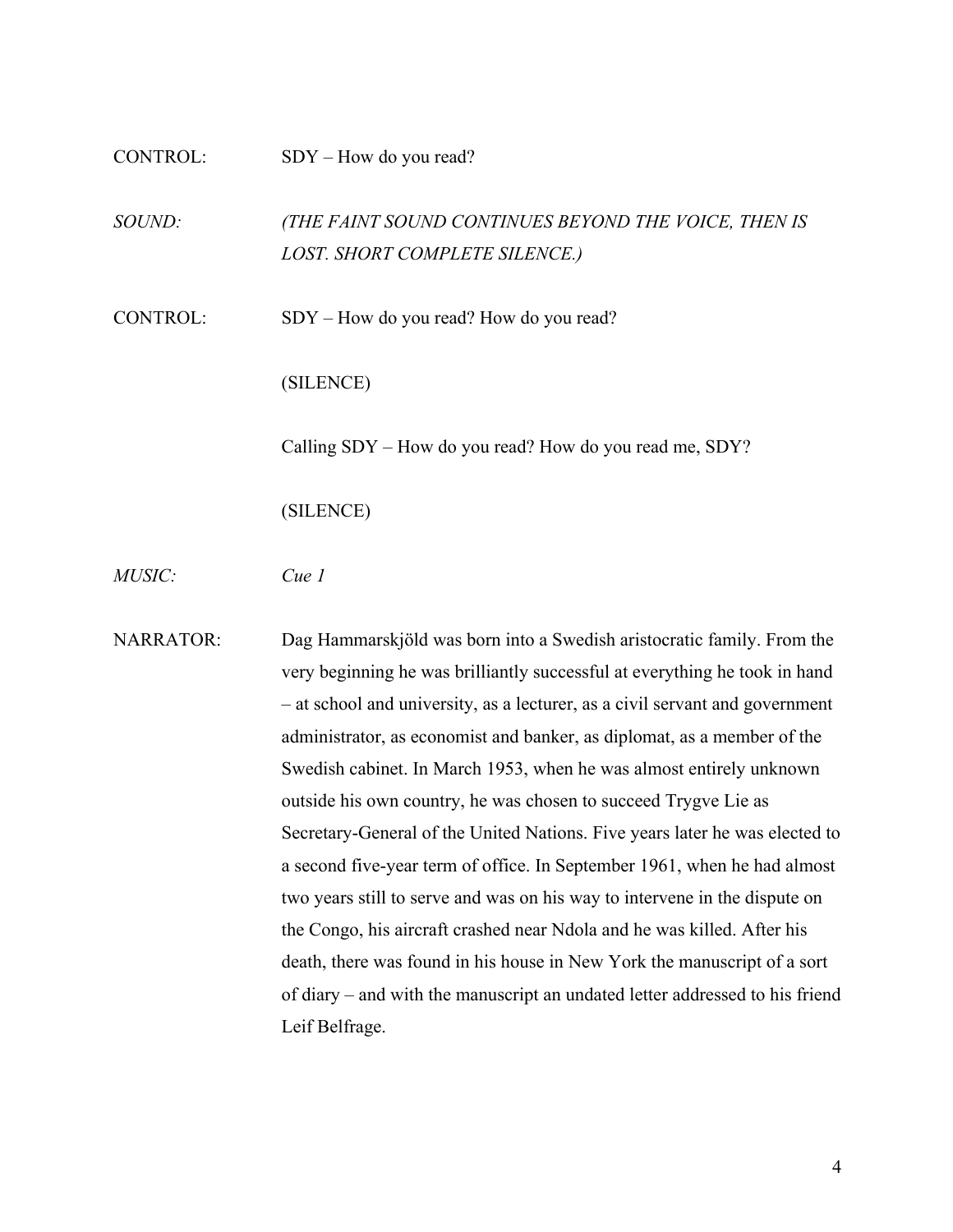HAMMAR(A): Dear Leif. Perhaps you may remember I once told you that, in spite of everything, I kept a diary which I wanted you to take charge of some day. Here it is.

> It was begun without a thought of anybody else reading it. But, what with my later history and all that has been said and written about me, the situation has changed. These entries provide the only true 'profile' that can be drawn. That is why, during recent years, I have reckoned with the possibility of publication, though I have continued to write for myself, not for the public.

> If you find them worth publishing, you have my permission to do so  $-$  as a sort of 'White Book' concerning my negotiations with myself – and with God. DAG.

- NARRATOR: Leif Belfrage arranged for the diary to be published at once in Swedish, and in 1964 an English translation prepared by Leif Sjöberg and W.H. Auden was published in London.
- COMMENTATOR: Whether it is, as Hammarskjöld claimed, "the only true profile" of the man may be questioned; but it is our only account of his inner life – the inner life of a man intensely solitary and courageous, a man arduous and imaginative service in the cause of peace kept him for almost ten years continuously and pitilessly in the eye of the whole world. The most striking thing about the diary is that it now contains no direct reference to his work as an international servant or to any of the momentous crises and conflicts in which, as Secretary-General of the United Nations, he played so distinguished and decisive a role. But it shows, not a second Hammarskjöld but the Servant of Peace in an unexpected dimension. What was he like? "- that most rare of persons in human affairs -" one friend has said: "A man of true inner greatness in a position of high leadership. His interests were as wide-ranging as those of a man of the Renaissance: his sympathies for the human predicament drew their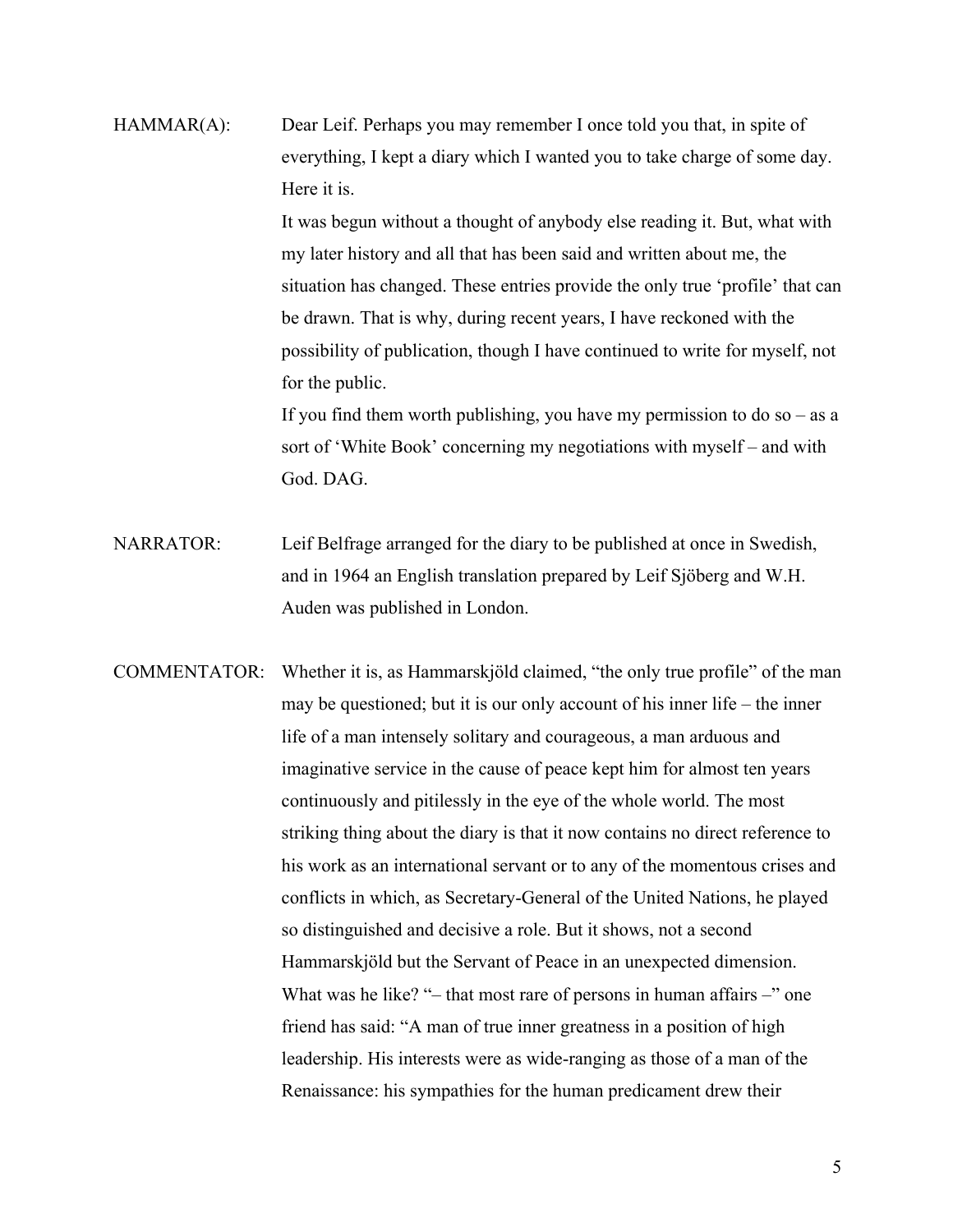inspiration straight from the ethics of the Gospels; his courage was that of the mediaeval mystics …."

HAMMAR(A): The world in which I grew up was dominated by principles and ideals of a time far from ours and, as it may seem, far removed from the problems facing a man of the middle of the twentieth century. However, my way has not meant a departure from those ideals. On the contrary, I have been led to an understanding of their validity also for our world of today……2 From generations of soldiers and government officials on my father's side I inherited a belief that no life was more satisfactory than one of selfless service to your country – or humanity. This service required a sacrifice of all personal interests, but likewise the courage to stand up unflinchingly for your convictions.

> From scholars and clergymen on my mother's side I inherited a belief that, in the very radical sense of the Gospels, all men were equals as children of God, and should be met and treated by us as our masters in God…… But the explanation of how man should live a life of active social service in full harmony with himself as a member of the community of the spirit, I found in the writings of those great mediaeval mystics for whom "selfsurrender" had been the way to self-realization, and who in "singleness of mind" and "inwardness" had found strength to say *yes* to every demand which the needs of their neighbours made them face, and to say *yes* also to every fate life had in store for them when they followed the call of duty, as they understood it.<sup>3</sup>

- COMMENTATOR: The man of public service and the man of the private journal are the same man; but the journal shows – below the level voice and studied manner of the impassive public figure – powerful tensions and unresolved conflict.
- HAMMAR(A): What makes loneliness an anguish Is not that I have no one to share my burden,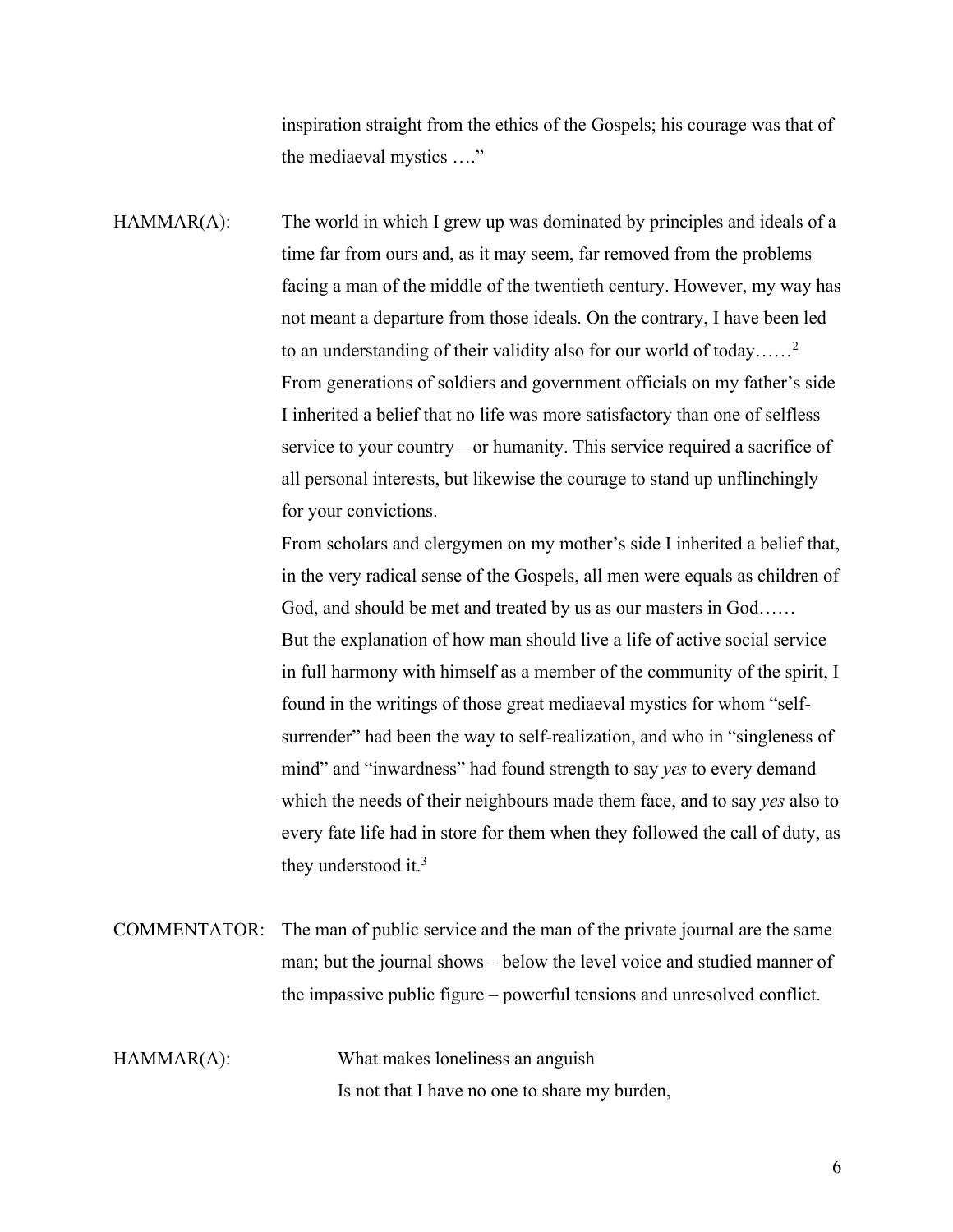But this: I have only my own burden to bear.

Incapable of being blinded by desire, Feeling I have no right to intrude upon another, Afraid of exposing my own nakedness, Demanding complete accord as a condition for a life together: How could things have gone otherwise?

Fatigue dulls the pain, but awakes enticing thoughts of death. So, *that* is the way in which you are tempted to overcome your loneliness – by making the ultimate escape from life.  $-$  No! It may be that death is to be your ultimate gift to life: it must not be an act of treachery against it. Pray that your loneliness may spur you into finding something to live for, great enough to die for. In our era, the road to holiness necessarily passes through the world of action.

- NARRATOR: When W.H. Auden had finished his translation of the epigrams, reflections, and poems called *Markings*, he set down in his Preface to the book a personal record –
- COMMENTATOR: My own testimony is unimportant but I want to give it. Brief and infrequent as our meetings were, I loved the man from the moment I saw him. His knowledge and understanding of poetry, the only field in which I am competent to judge the quality of his mind, were extraordinary, and, presumptuous as it sounds, I felt certain of a mutual sympathy between us, of an unexpressed dialogue beneath our casual conversation. The loneliness and the religious concern which his diary records, I sensed; indeed, I think the only two things which, while translating it, came as a real surprise, were his familiarity with the Anglican Psalter, and his fascination with the *Haiku* as a poetic form<sup>4</sup> ... It makes me very happy to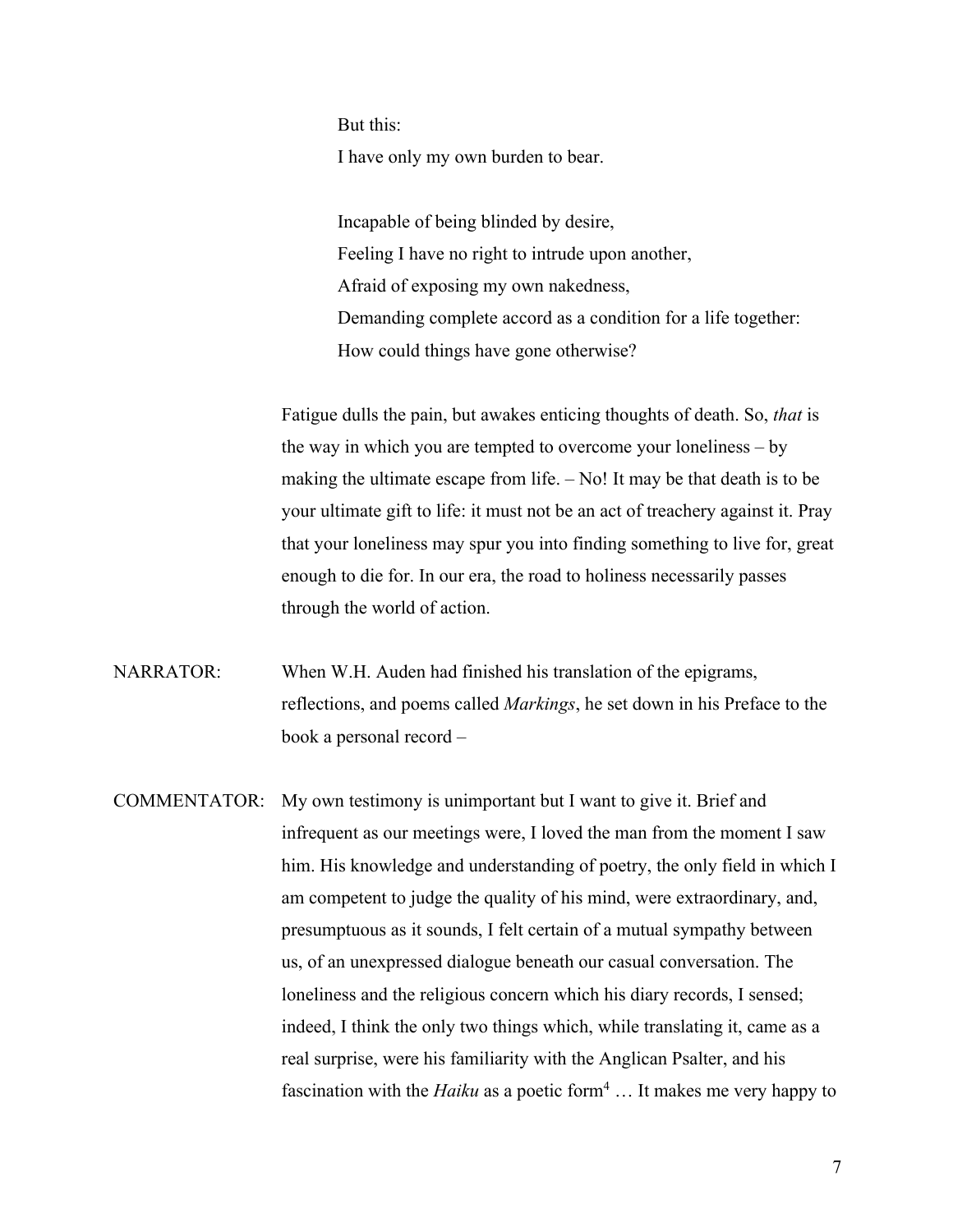see that, in the last three years of his life, he took to writing poems, for it is proof to me that he had at last acquired a serenity of mind for which he had long prayed. When a man can occupy himself with counting syllables, either he has not yet attempted any spiritual climb, or he is over the hump.5

NARRATOR: Vägmärken – Trail Marks, Guide Posts – *Markings* –

COMMENTATOR: The entries for the early years stand in three groups: for 1925-30 (when he was between 20 and 25); for 1941 and 1942; and for the years 1945-1949 (when he was between 40 and 44). The first two of these groups are quite short in their present form – only two and a half pages and four pages in the printed version. The third group is rather longer, and the notes are of a different kind. The entries for the earlier years, even though they may have been much revised so that they look forward clearly to what he was to write towards the end, show that he did not come easily or without doubts and desolations to an assured sense of his destiny and dedication.

HAMMAR(A): I am being driven forward Into an unknown land The pass grows steeper, The air colder and sharper. A wind from my unknown goal Stirs the strings Of expectation.

> Still the question: Shall I ever get there? There where life resounds, A clear pure note In the silence.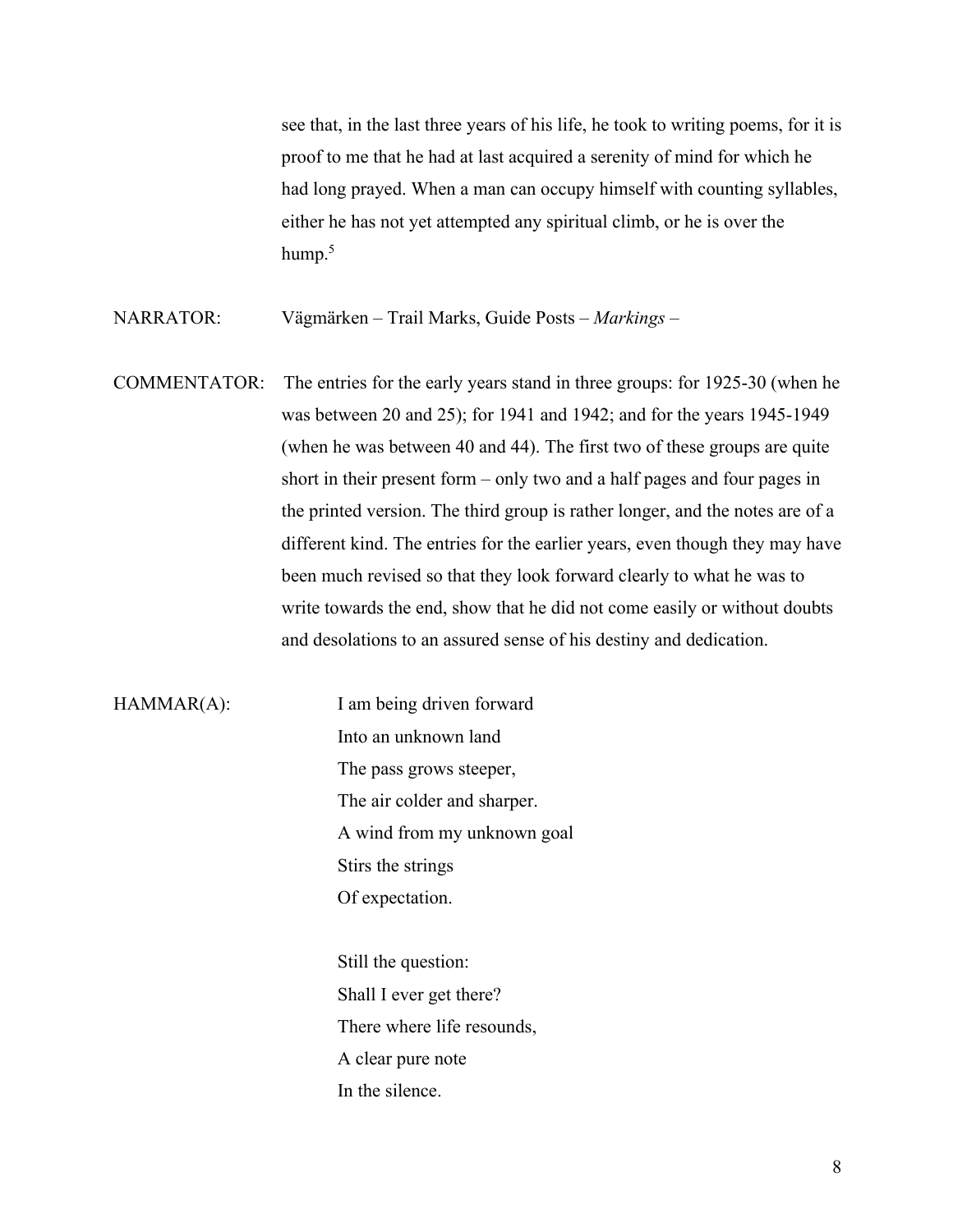Smiling, sincere, incorruptible – His body disciplined and limber. A man who had become what he could, And was what he was – Ready at any moment to gather everything Into one simple sacrifice. ----------------------

Tomorrow we shall meet, Death and  $I -$ . And he shall thrust his sword Into one who is wide awake.

----------------------

But in the meantime how grievous the memory Of hours frittered away.6

- COMMENTATOR: A few other aphorisms from the earliest period may be more typical of his early attitude, less like the tone of the latest diary entries –
- HAMMAR(A): Life yields only to the conqueror. Never accept what can be gained by giving in. You will be living off stolen goods, and your muscles will atrophy. Life only demands from you the strength you possess. Only one feat is possible – not to have run away.7
- COMMENTATOR: In the section called "The Middle Years" the tension is not relaxed: neither is his fierce self-regard.
- HAMMAR(A): There is only one path out of the steamy dense jungle where the battle is fought over glory and power and advantage – one escape from the snares and obstacles you yourself have set up, and that is – to accept death.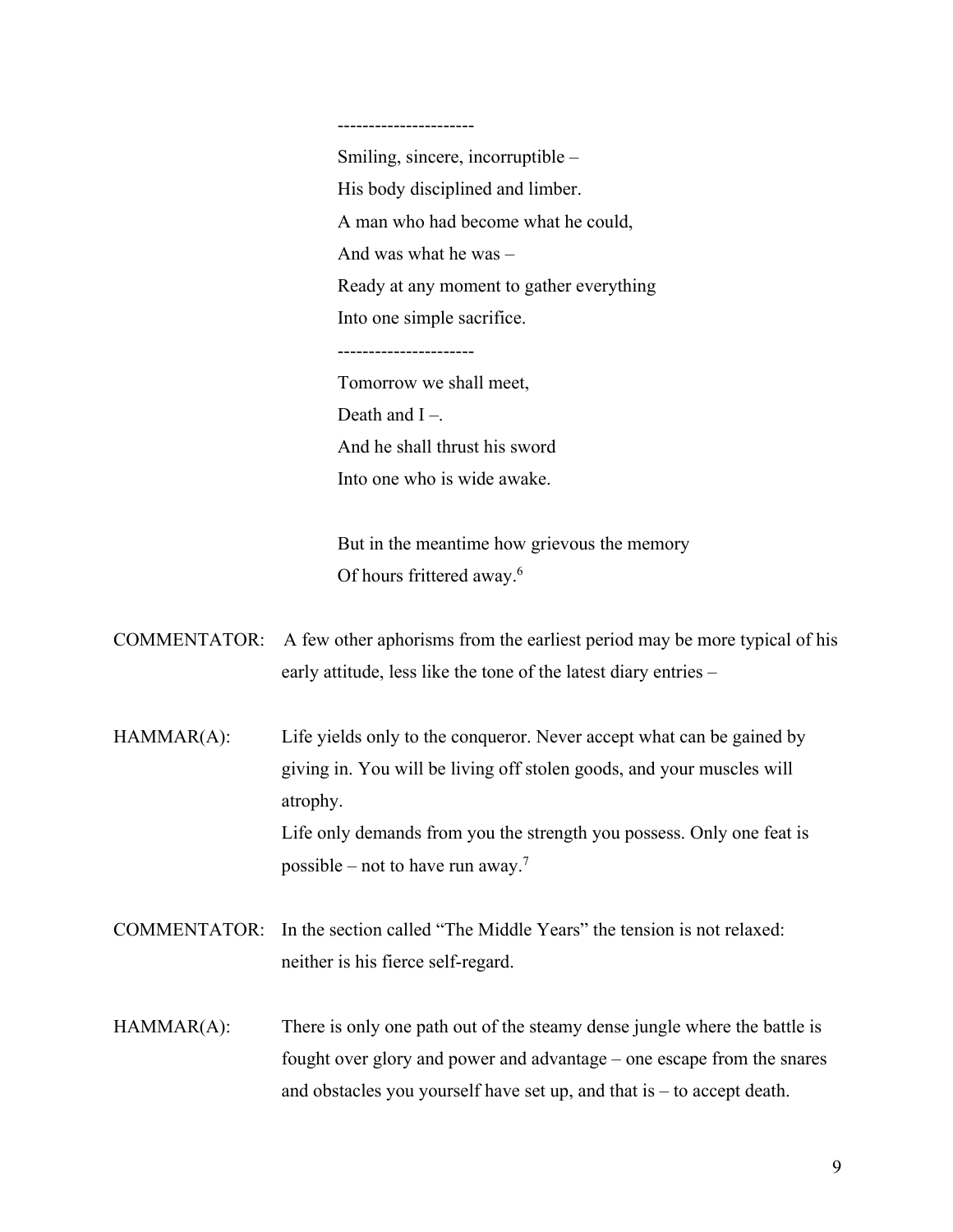The more faithfully you listen to the voice within you, the better you will hear what is sounding outside. And only he who listens can speak. Is this the starting point of the road towards the union of your two dreams – to be allowed, in clarity of mind to mirror life, and in purity of heart to mould it?

- COMMENTATOR: Sometimes when he writes in the third person he is clearly referring to himself; but usually he speaks in the journal directly to himself in the second person – you, you, you – more often in admonition than in surprise or admiration –
- HAMMAR(A): Praise nauseates you but woe betide him who does not recognize your worth. You are your own god – and are surprised when you find that the wolfpack is hunting you across the desolate ice-fields of winter.8
- COMMENTATOR: and together with the objective detachment, as he looks at himself with fascinated concentration, there is his stern sense of integrity – almost merciless – that was to give the distinctive character to his public life.
- HAMMAR(A): You cannot play with the animal in you without becoming wholly animal, play with falsehood without forfeiting your right to truth, play with cruelty without losing your sensitivity of mind. He who wants to keep his garden tidy, doesn't reserve a plot for weeds.
- COMMENTATOR: The notes for 1945-49, entitled "Towards New Shores?," were written in the years immediately after the second war, when he was forty years old and more, and wondering how his so tantalizingly successful and unsatisfactory life could conceivably fulfill itself. These notes are very different: many of them vividly sketched brief anecdotes, paroles it seems, overshadowed with self-distrust, the shadow of possible self-deception,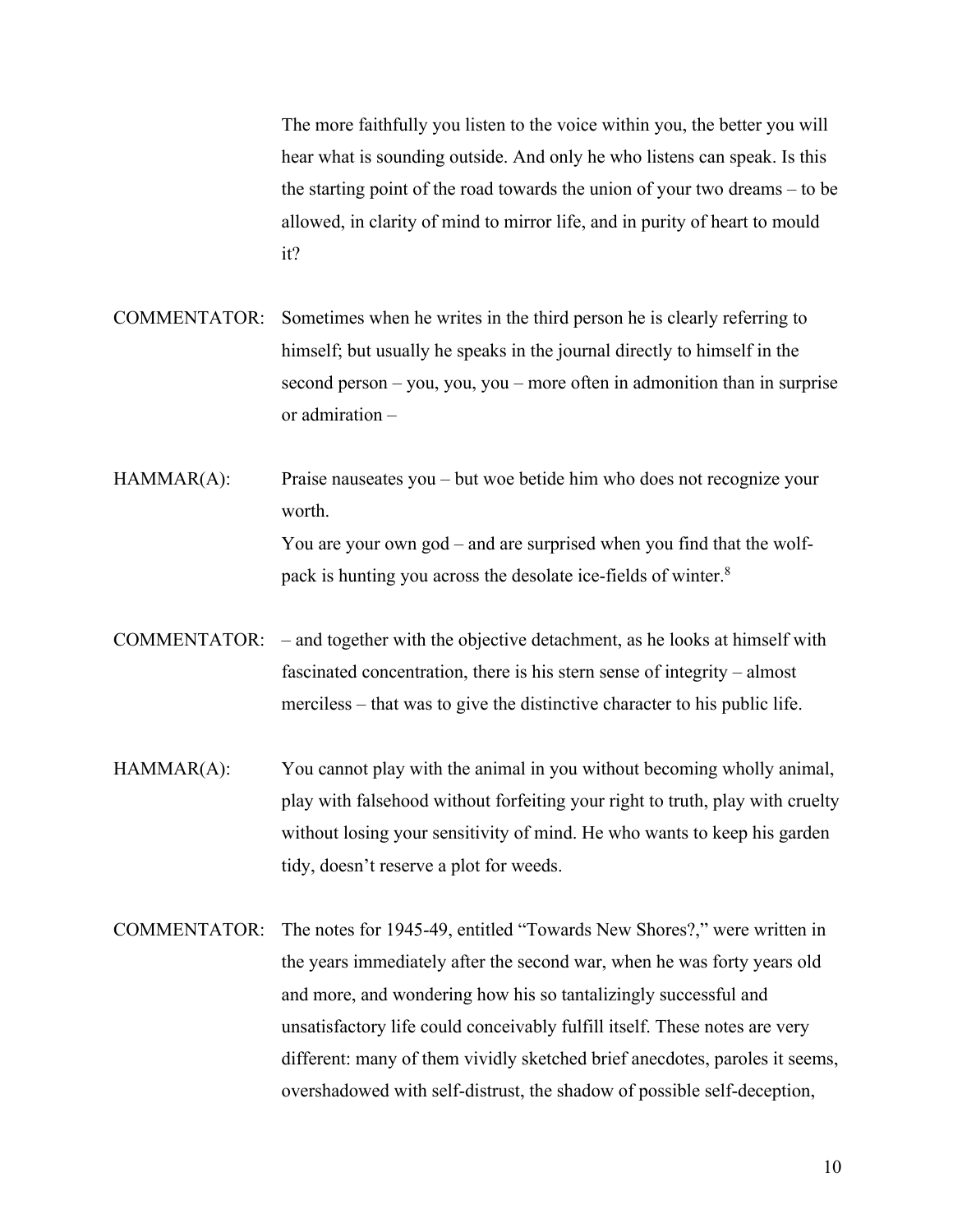and the chill of a self-isolating incapacity for human love. Some of the notes are like sketches for imagist poems –

HAMMAR(A): Here and now – only this is real: The good face of an old man, Caught naked in an unguarded moment, Without past, without future.

- COMMENTATOR: Glimpses anecdotes: a wife prays for her husband's freedom though she knows he is a failure and that what he wants is not freedom but "a child's wish to conquer death." A man is drowning in the undertow, more than half of his own will, and the watchers powerless to help. Another man who has "cut himself off from reality," kills himself. There is a motor accident – in which the central person – as though Hammarskjöld himself – is annoyed to find that he has not died. What he seems most to want, is to lose himself, to find himself in another person, or in some undefined but superhuman sacrifice.
- HAMMAR(A): To let go of the image which, in the eyes of this world, bears your name, the image fashioned in your consciousness by social ambition and sheer force of will. To let go and fall, fall – in trust and blind devotion. Towards another, another  $-$ .<sup>9</sup>
- COMMENTATOR: Suicide is a recurrent theme. Outstanding among the early notes is a vivid half-grotesque account of a girl drowning herself …
- HAMMAR(A): It was probably a little too early for the snake's-head fritillaries. But the May sky shone high above the plain. The sunlight and the carolling of larks were blended into one cool ecstasy. The thaw had come, and the clay-brown water of the river was swift and fresh.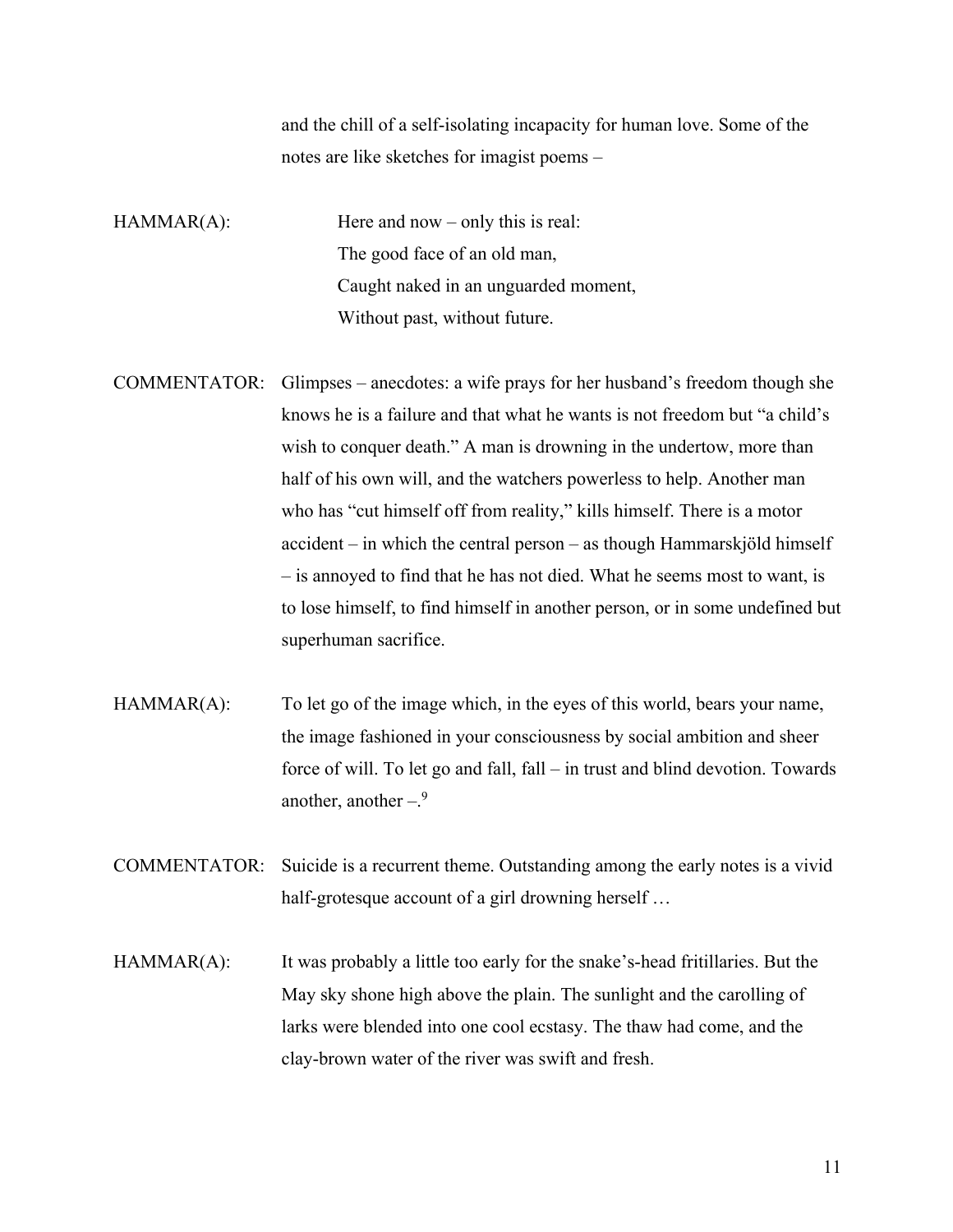Out in the main channel, a dark bundle turns slowly. A glimpse of a face, a cry. Of its own volition, again and again it thrusts the face under the surface. –

No cloud passed over the sun. The song of the lark did not stop. But the water is suddenly dirty and cold – the thought of being dragged down to the bottom by the heavy thing which is fighting out there for its death arouses a feeling of sheer nausea. And this nausea is more paralysing than the fear of danger. Cowardice? In any case, the word must be spoken. She walked to the end of the esplanade, and then waded out through the mud until the water was deep enough and the current swept her away. But she did not sink. The water pushed her back. Again and again, until her strength was exhausted, she opened her mouth and thrust her face under the surface. This time it must not fail. She heard cries from the bank. If they would …

During their attempts at artificial respiration, they have laid bare the upper part of her body. As she lies stretched out on the river bank – beyond all human nakedness in the inaccessible solitude of death – her white firm breasts are lifted to the sunlight – an heroic torso of marble-blonde stone in the soft grass. $10$ 

COMMENTATOR: In 1949, at the age of forty-four, he stands on very uncertain ground –

 $HAMMAR(A):$  He seeks his own comfort –

and is rewarded with glimpses of satisfaction followed by a long period of emptiness and shame which sucks him dry. He fights for his position –

all his talk about the necessary pre-conditions for doing something worth while prove an insecure barrier against self-disgust.

He devotes himself to his job –

but he is in doubt as to its importance and, therefore, constantly looking for recognition: perhaps he is slowly nearing the point where he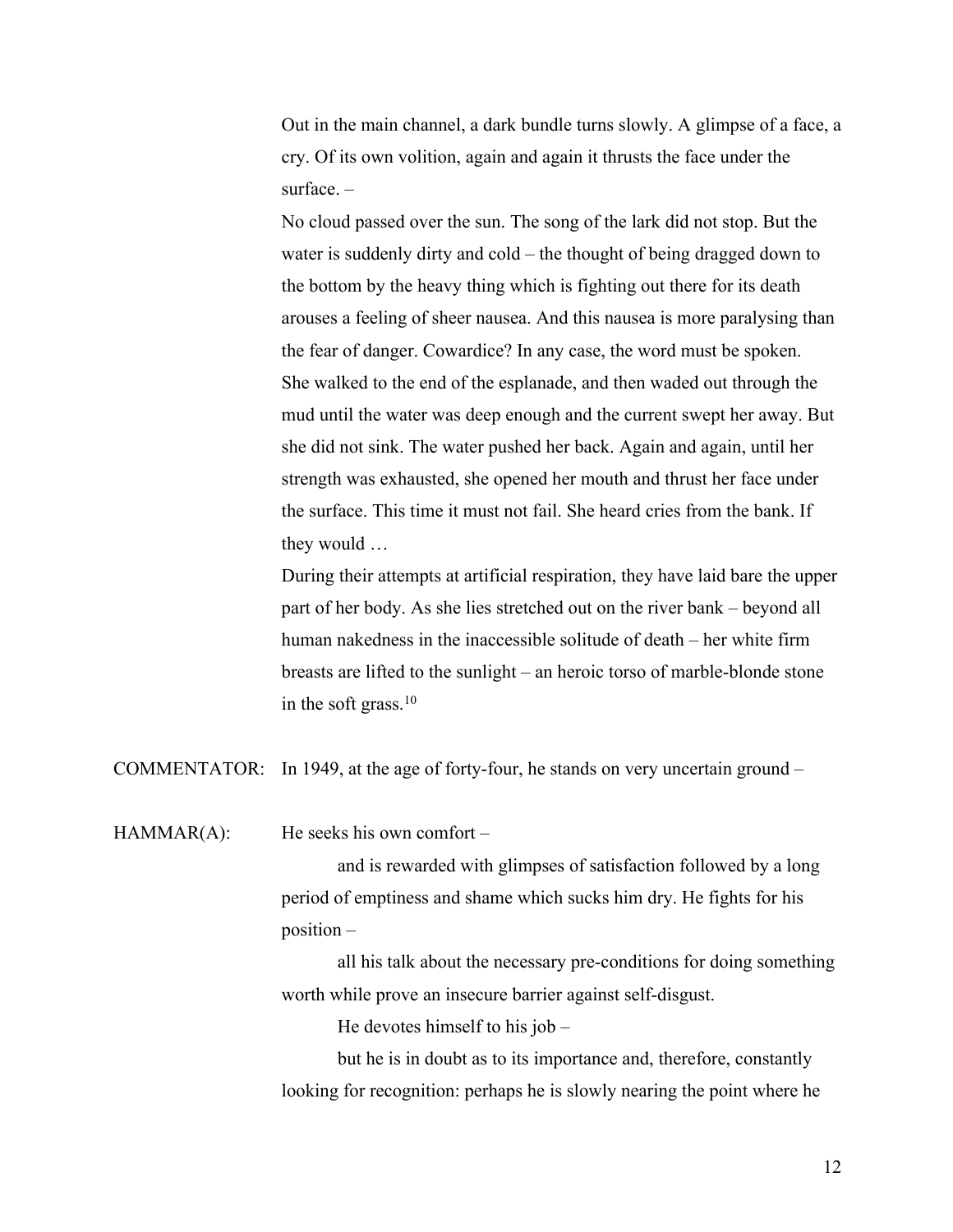will feel grateful when he is not criticised, but he is still a very long way from accepting criticism when he is. You asked for burdens to carry. And howled when they were placed on your shoulders. Had you fancied another sort of burden? Did you believe in the anonymity of sacrifice. The sacrificial act and the sacrificial victim

NARRATOR: During the period covered by these last few entries – 1941 to 1949 – he was taking a prominent and distinguished part in the life of his country. He became chairman of the Bank of Sweden in 1941, having been Under Secretary of Finance under the Social Democrat government. In 1945 he left the Finance Ministry, renegotiated the trade agreement between Sweden and the United States in 1946 and in the next year was Sweden's senior representative in the meetings that prepared the way for the Marshall Plan and OEEC. In 1948 he left the Bank of Sweden to become Special Advisor to the Ministry of Foreign Affairs and Secretary General of the Foreign Ministry. In 1951 he was to become Vice Minister of Foreign Affairs and Minister without Portfolio.

are opposite, and to be judged as such.<sup>11</sup>

COMMENTATOR: In 1950 he is forty-five; it is still three years before he will be called to the United Nations. The entries in his diary are now arranged year by year. The parabolic and ambivalent anecdotes disappear and are replaced by reflections and epigrams, less trenchant than for the earliest years, and most of them now openly about himself or directed towards himself. They show an acute loneliness, a sense still of unfulfilled ambition, a longing to discover and make some complete personal sacrifice: yet life is slipping away from him, and perhaps in the end he may not fulfil either his inner nature or his outer destiny. Out of the enclosedness of his stern solitude he writes –

 $HAMMAR(A):$  Time goes by: reputation increases, ability declines.<sup>12</sup>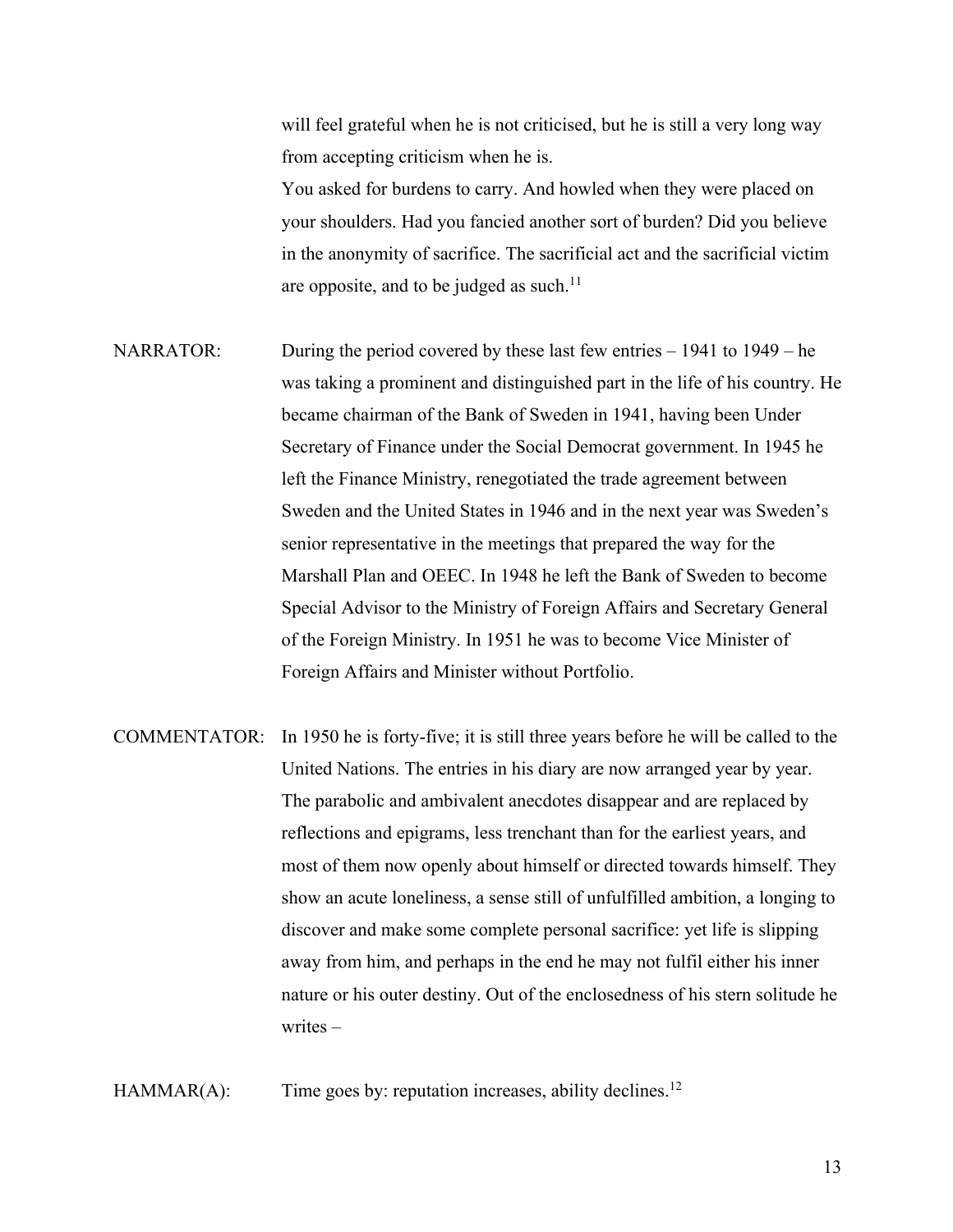Hunger is my native place in the land of the passions. Hunger for fellowship, hunger for righteousness – for a fellowship founded on righteousness, and a righteousness attained in fellowship.13 A line, a shade, a colour – their fiery expressiveness. The language of flowers, mountains, shores, human bodies: the interplay of light and shade in a look, the aching beauty of a neckline, the grail of the white crocus on the alpine meadow in the morning sunshine – words in a transcendental language of the senses.<sup>14</sup>

COMMENTATOR: But his isolation from his fellow beings is acute and terrible –

- HAMMAR(A): Do you really have "feelings" any longer for anybody or anything except yourself – or even that? Without the strength of a personal commitment, your experience of others is at most aesthetic. Yet today, even such a maimed experience brought you into touch with a portion of spiritual reality which revealed your utter poverty.<sup>15</sup> Never let success hide its emptiness from you, achievement its nothingness, toil its desolation. And so keep alive the incentive to push on further, that pain in the soul which drives us beyond ourselves. Whither. That I don't know. That I don't ask to know.16
- COMMENTATOR: With a cold instinct of certainty he is now even more sure than before that some exacting destiny calls to him, and that it will take all his strength and courage to meet it.
- HAMMAR(A): There is a point at which everything becomes simple and there is no longer any question of choice, because all you have staked will be lost if you look back. Life's point of no return.17

COMMENTATOR: He relies confidently and stoically upon his inner resources …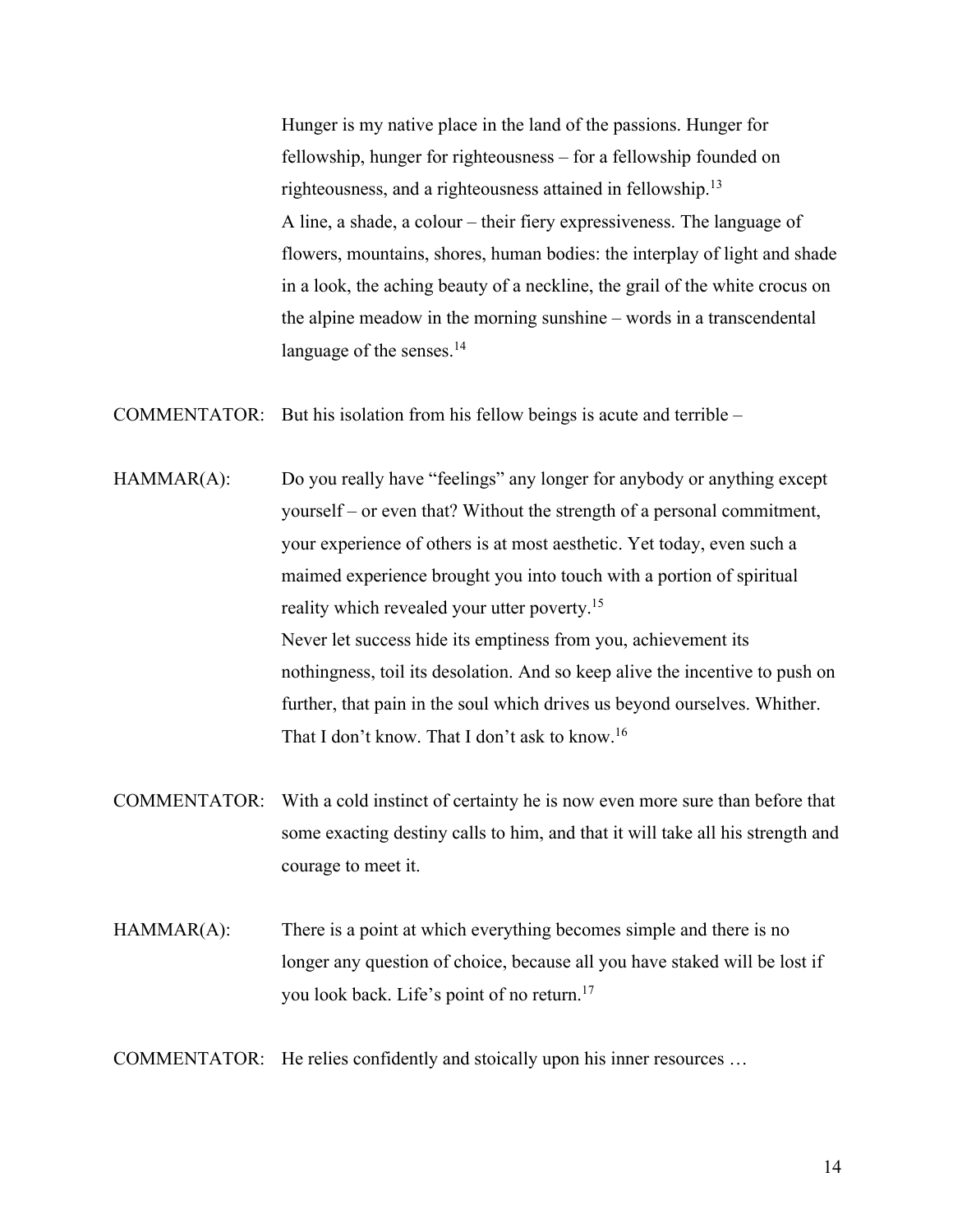HAMMAR(A): … I feel an ache of longing to … be united and absorbed. A longing like carnal desire, but directed towards earth, water, sky, and returned by the whispers of trees, the fragrance of the soil, the caresses of the wind, the embrace of water and light. Content? No, no, no – but refreshed, rested – while waiting.<sup>18</sup>

COMMENTATOR: But his desolation is almost absolute.

- HAMMAR(A): What I ask is absurd: that life shall have a meaning. What I strive for is impossible: that my life shall acquire a meaning. I dare not believe, I do not see how I shall ever be able to believe: that I am not alone. Loneliness is not the sickness unto death. No, but can it be cured except by death? And does it not become the harder to bear the closer one comes to death?
- NARRATOR: At the end of March 1953, Dag Hammarskjöld was being considered as successor to Trygve Lie, the first Secretary General of the United Nations. Lie had resigned almost a year before; the Organization itself was in danger of collapse and dissolution because of the interlocked manoeuvres of the Great Powers: McCarthyism was at its height and the FBI had moved into the United Nations building to screen the American members of the staff with the threat of automatic dismissal of all who pleaded the Fifth Amendment.

Among the British and French diplomats he was known to be completely fair as a negotiator, resourceful in devising compromises; that he had a "razor-sharp" mind, and that his unflagging intellectual energy was matched by a remarkable physical constitution. But for most people, Hammarskjöld's choice as Secretary-General was an unexpected – even bewildering – choice. He was not known outside his own diplomatic and technical circle. But the person most startled by the choice was Hammarskjöld himself when he received on 1st April a cable expressing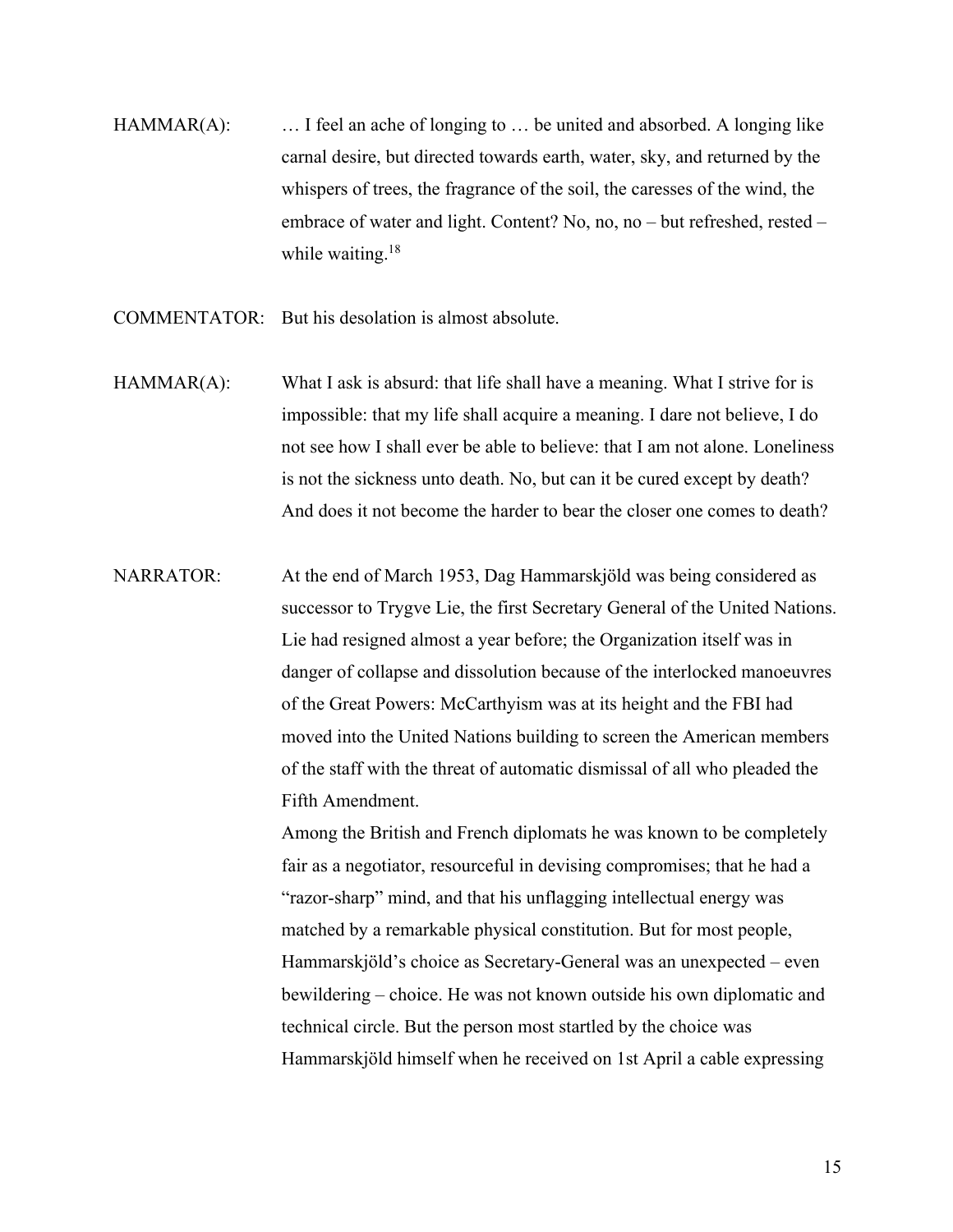the wish of the United Nations Assembly that he accept their appointment as Secretary-General.

COMMENTATOR: In *Markings* there is no *direct* reference to anything in his public life but there can be no doubt that many of the notes for early 1953 refer to his decision to accept the invitation to become Secretary-General. He can now be seen thrusting behind him his arid self-doubt with the assurance that he has at last been *chosen* – chosen perhaps as an instrument of God's purpose. Previously there had been few open references to Christian dedication: now they come frequently.

 $HAMMAR(A):$  When in decisive moments – as now – God acts, it is with a stern purposefulness, a Sophoclean irony. When the hour strikes, He takes what is His. What have *you* to say? – Your prayer had been answered, as you know. God has a use for you, even though what He asks doesn't happen to suit you at the moment. God, who "abases him whom He raises up."

Will it come, or will it not,

The day when the joy becomes great,

The day when the grief becomes small?

It *did* come – the day when the grief became small. For what had befallen me and seemed so hard to bear became insignificant in the light of the demands which God was now making. But how difficult it is to feel that this was also, and for that very reason, the day when the joy became great. Not I, but God in me.

I am the vessel. The draught is God's. And God is the thirsty one. In the last analysis, what does the word "sacrifice" mean? Or even the word "gift"? He who has nothing can give nothing. The gift is God's – to God. To be free, to be able to stand up and leave everything behind – without looking back. To say *Yes* – <sup>19</sup>

If only I may grow: firmer, simpler – quieter, warmer.<sup>20</sup>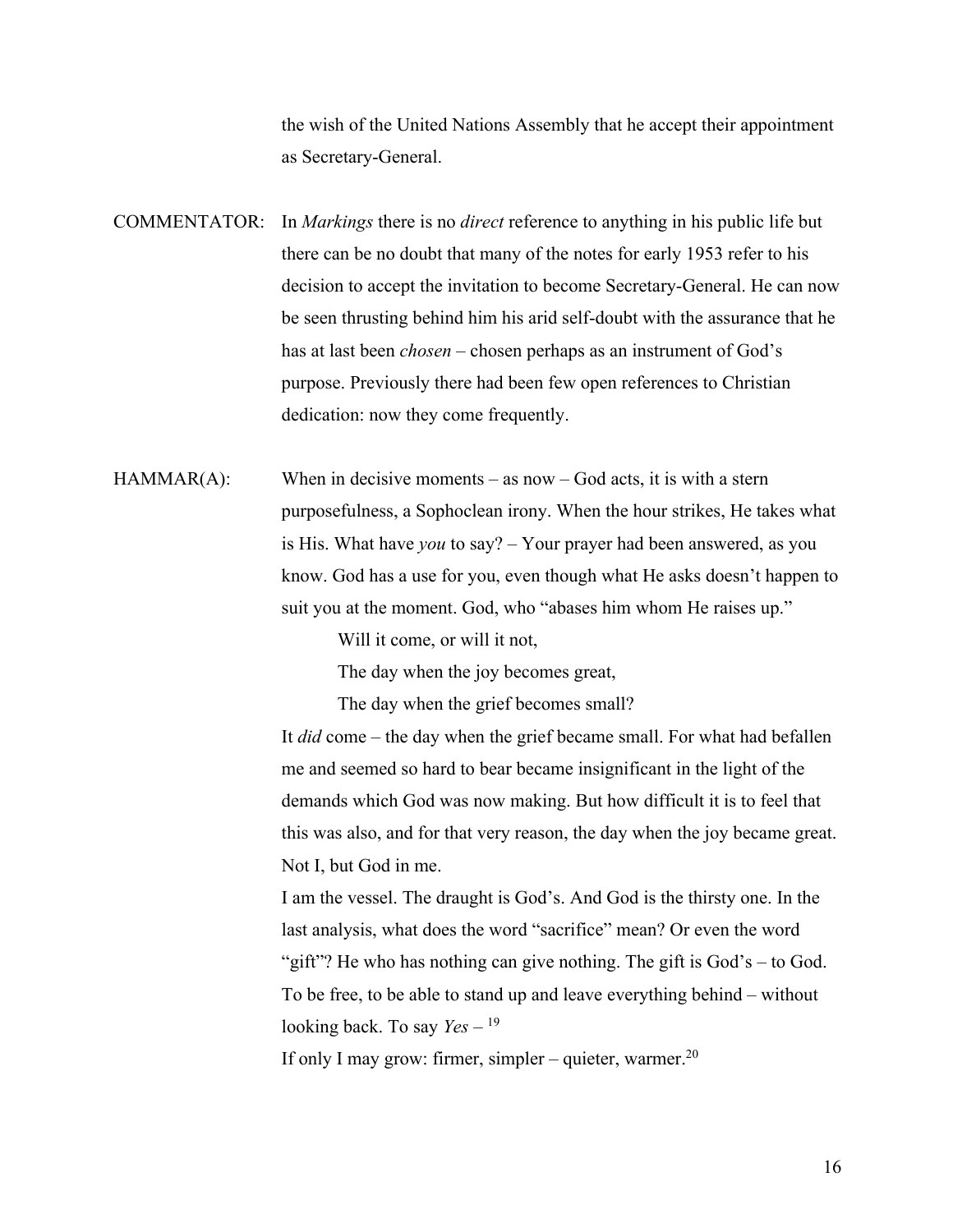## NARRATOR: Article 100 of the UN Charter embodies the ideal of impartiality and objectivity in the Secretariat: "1. In the performance of their duties, the Secretary-General and the staff shall not seek or receive instructions from any government or from any other authority external to the Organization. They shall refrain from any action which might reflect on their position as international officials responsible only to the Organization." It is further enjoined that member nations will not "seek to influence (the Secretariat) in the discharge of their responsibilities." To appoint the staff is the Secretary General's duty, and his duty to secure from them "the highest standards of efficiency, competence and integrity."

- COMMENTATOR: As Hammarskjöld took over his duties, it seemed from his background and training, and from his early statements and his early concentration on putting "this house" in order, that he would be the detached civil-servant diplomat rather than the politician-statesman that Trygve Lie had proved to be. When he arrived in New York on 9 April and met the press he declined to make more than "a few general remarks."
- HAMMAR: I want to do a job, not to talk about it not even afterwards, so much less in advance.

But further of course, I – like all of you, like all engaged in diplomatic or political activities – have my views and ideas on the great international issues facing us. But those personal views of mine are not – or should not be – of any greater interest to you today than they were just a couple of weeks ago. Those views are mine as a private man. In my new official capacity the private man should disappear and the international public servant take his place. The public servant is there in order to assist, so to say from the inside, those who take the decisions which frame history. Don't think that he – in following this line of personal policy – takes but a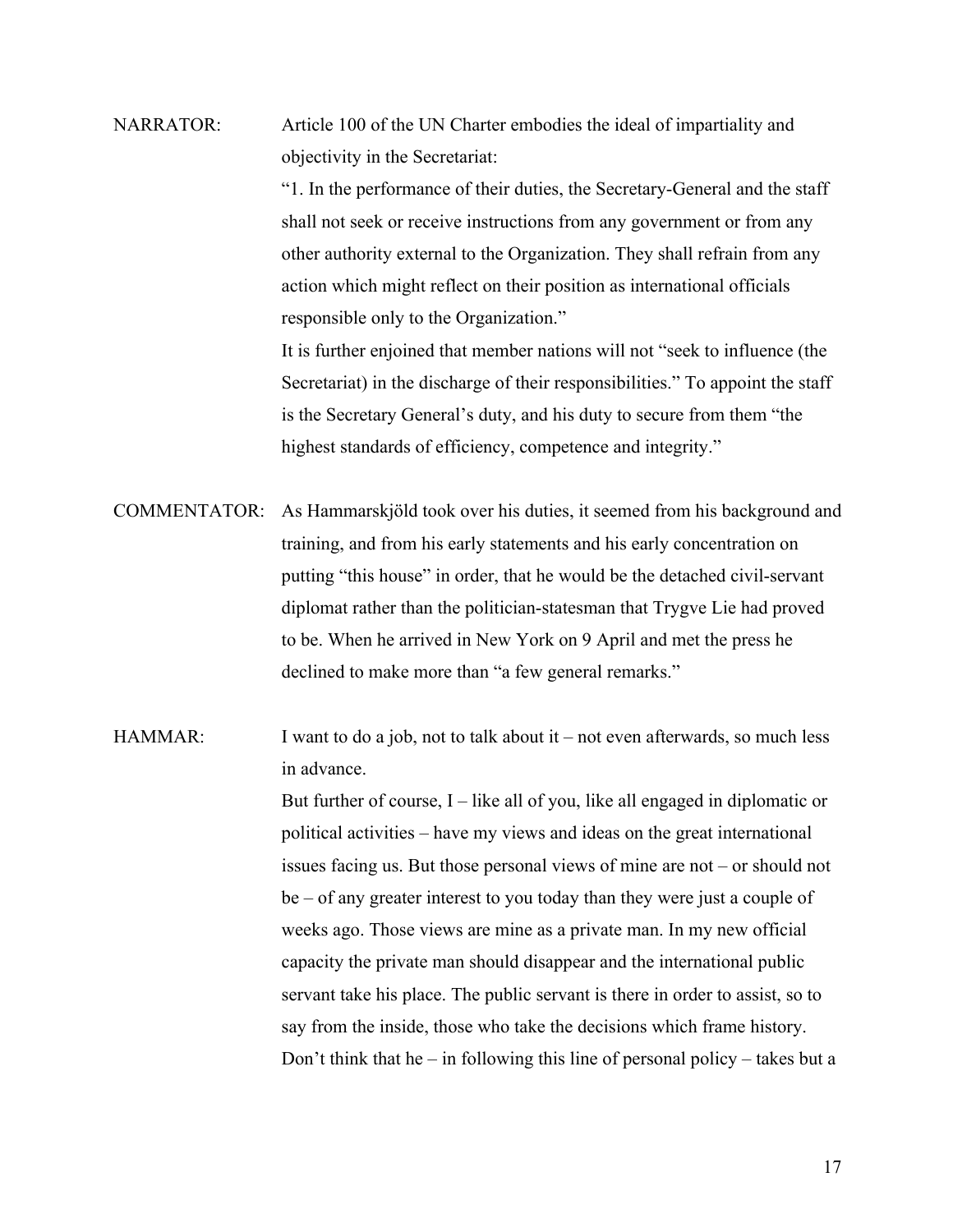passive part in the development. It is indeed a most active one. But he is active as an instrument, a catalyst, perhaps an inspirer – he serves.<sup>21</sup>

COMMENTATOR: Speaking to the General Assembly the next day.

HAMMAR: I am here to serve you all. In so doing I shall count on your understanding, on your advice and on your will to give to what I have to say the attention that it may deserve..... my work will be guided by this knowledge. $22$ 

- COMMENTATOR: And to the world at large, that day, he proclaimed his own realistic view of the task of the UN and its future.
- HAMMAR: Those are lost who dare not face the basic facts of international interdependence. Those are lost who permit defeats to scare them back to a starting point of narrow nationalism. Those are lost who are so scared by a defeat as to despair about the future. For all those, the dark prophecies may be justified. But not for those who do not permit themselves to be scared, nor for the Organization which is the instrument at their disposal in the fight – an instrument which may be wrecked, but, if that happens, would have to be, and certainly would be, recreated again and again.<sup>23</sup>
- COMMENTATOR: On one point he was inflexibly clear: he was Secretary General of the United Nations, an international organization, not the representative of any country or group of countries.
- HAMMAR(A): My first job is to run this house.
- COMMENTATOR: He immediately and peremptorily turned the FBI agents out of the United Nations building –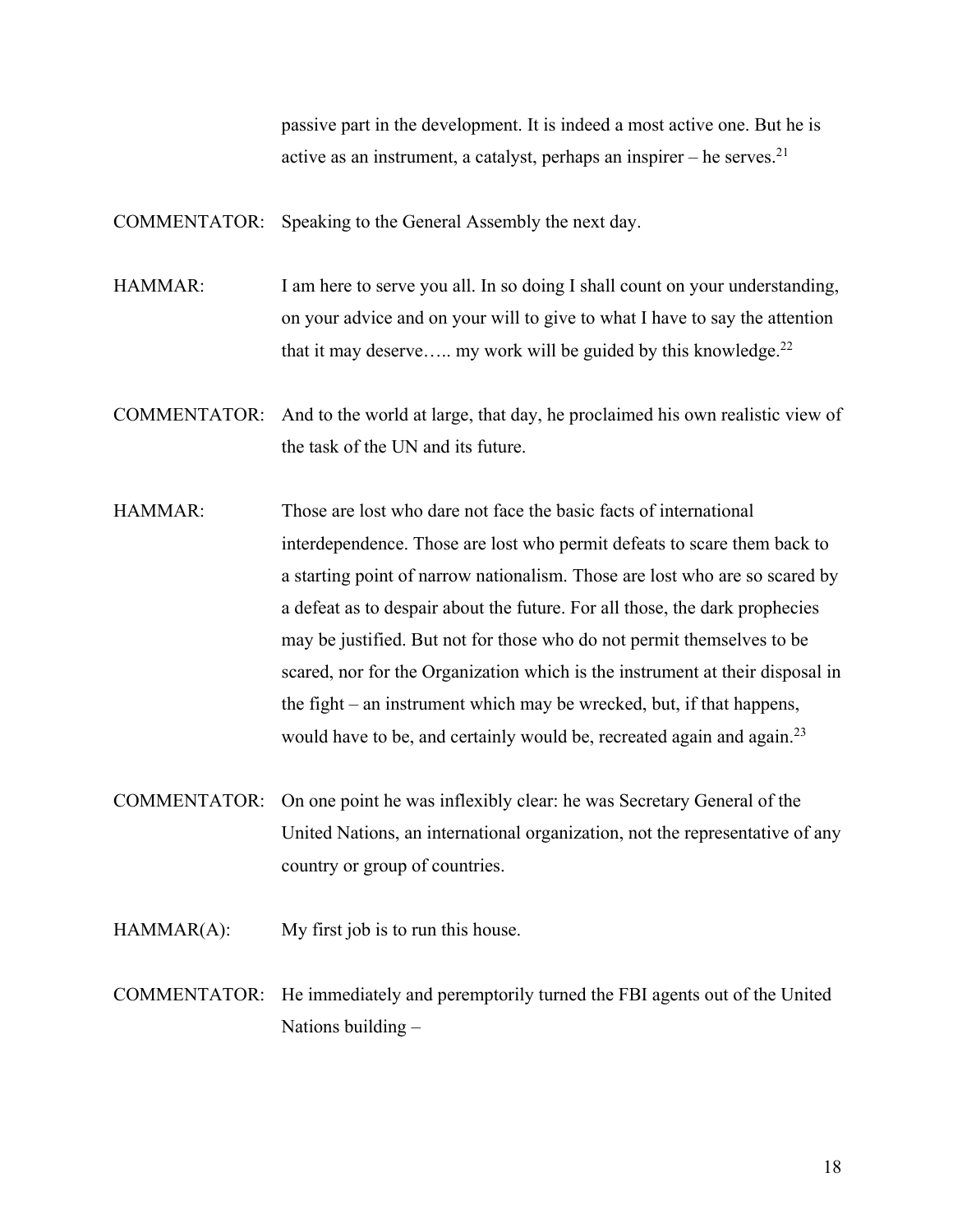- HAMMAR(A): You can't be here; whatever permission may have been given in the past is withdrawn.
- COMMENTATOR: and started at once to build up a body of common law a method he was to use over and over again on the largest scale – a judicial procedure based on precise experience of individual cases, so that there should be "no anonymous testimony, no evidence that doesn't stand up in a court of law." During the first months of his office he set about with great thoroughness to secure "the highest standards of efficiency, competence and integrity" of the Secretariat, and to establish its absolute independence. Negotiations in the national field always proceed from a position of strength; he must establish the strength of the Secretariat, so that the Secretariat would be in a position to negotiate effectively. So he set about to bring the United Nations back into the centre of serious diplomatic activity. He decided to pay a personal visit to Chou en Lai in Peking to try to secure the release of imprisoned American airmen: this was an unexpected and unprecedented interpretation of the General Assembly's instruction that he seek a solution "by the means most appropriate in his judgment." The instruction was given to him on 4 December 1954: he visited Peking for four days of personal discussion with Chou en Lai, in April; in August the prisoners were released as a personal birthday present to Hammarskjöld. Members of the United Nations now realised that Hammarskjöld was a diplomat whose fine judgment and discretion made him exceptionally resourceful in finding solutions for difficult international issues. Hammarskjöld had now demonstrated that in the office of Secretary-General there would be found an agency that could negotiate and mediate – that could even initiate action whenever the Security Council failed to find an effective means of acting.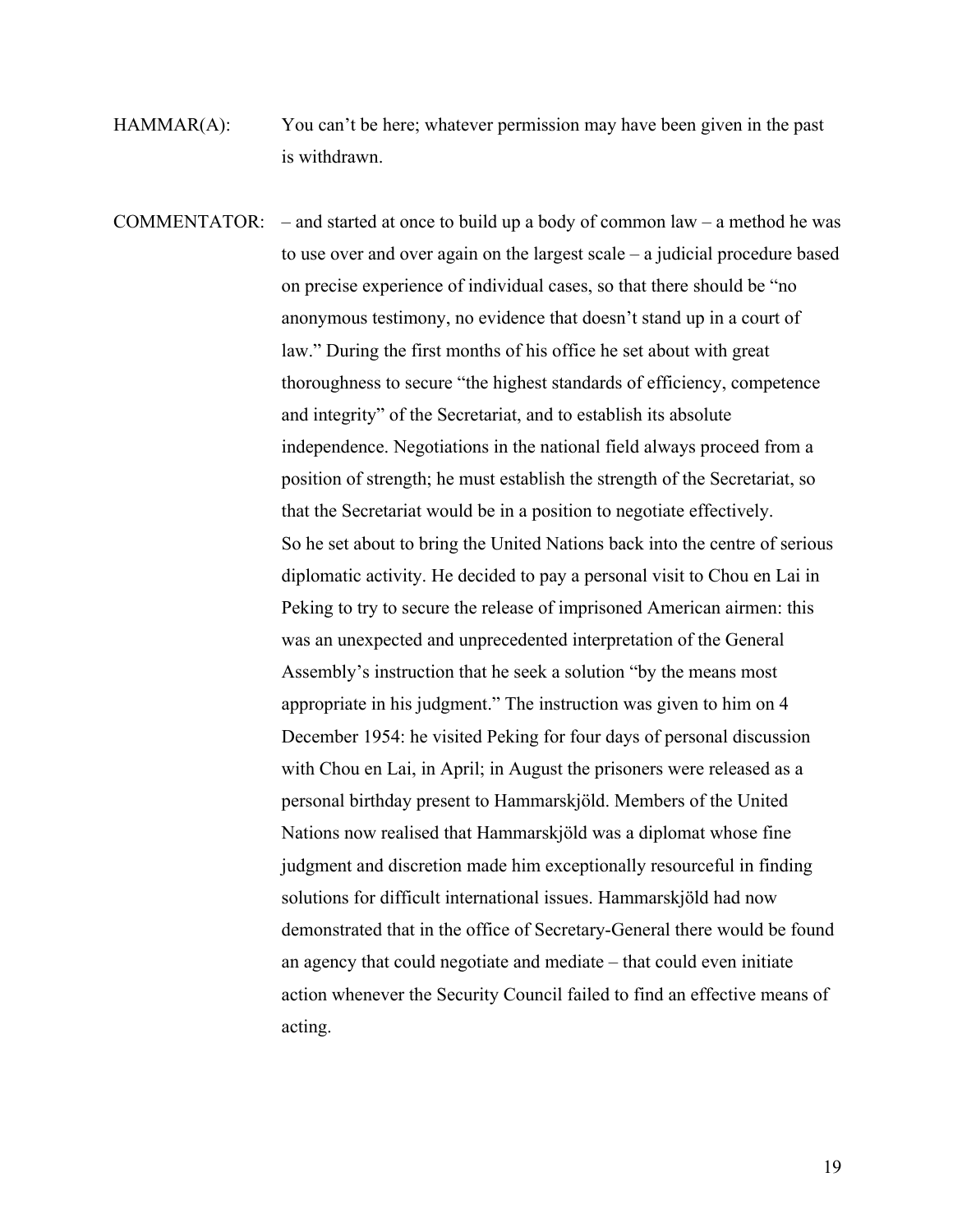- NARRATOR: Throughout 1956 the tension in the Middle East mounted, in spite of Hammarskjöld's efforts to secure peace. He had had nearly three years to prepare the strength and methods of the Secretariat, and from this secured the first great victory for the United Nations in averting a major war on the issue of Britain's seizure by force of the Suez Canal.
- COMMENTATOR: Behind these events, the man's reticent, his scrupulous self-inquiry continues to show how deep and ominous these events were in his eyes.
- HAMMAR(A): With all the powers of your body concentrated in the hand on the tiller, All the powers of your mind concentrated on the goal beyond the horizon, You laugh as the salt spray catches your face in the second of rest Before a new wave –
	- Sharing the happy freedom of the moment with those who share your responsibility …24

Tomorrow, you will have to play a much more difficult piece – tomorrow, when the audience is beginning to listen for wrong notes, and you no longer have me in the wings. Then we shall see what you can really  $\omega^{25}$ "If I take the wings of the morning and remain in the uttermost parts of the sea;

even there also shall thy hand lead me."<sup>26</sup>

You are dedicated to this task – because of the Divine intention behind what is, in fact, only a sacrificial rite in a still barbarian cult: a feeble creation of men's hands – but you have to give your all to this human dream for the sake of that which alone gives it reality.<sup>27</sup> For him who had responded to the call of the Way of Responsibility, loneliness may be obligatory. Such loneliness, it is true, may lead to a communion closer and deeper than any achieved by the union of two bodies, but your body is not going to let itself be fobbed off by a bluff: whatever you deny it, in order to follow this call, it will claim back if you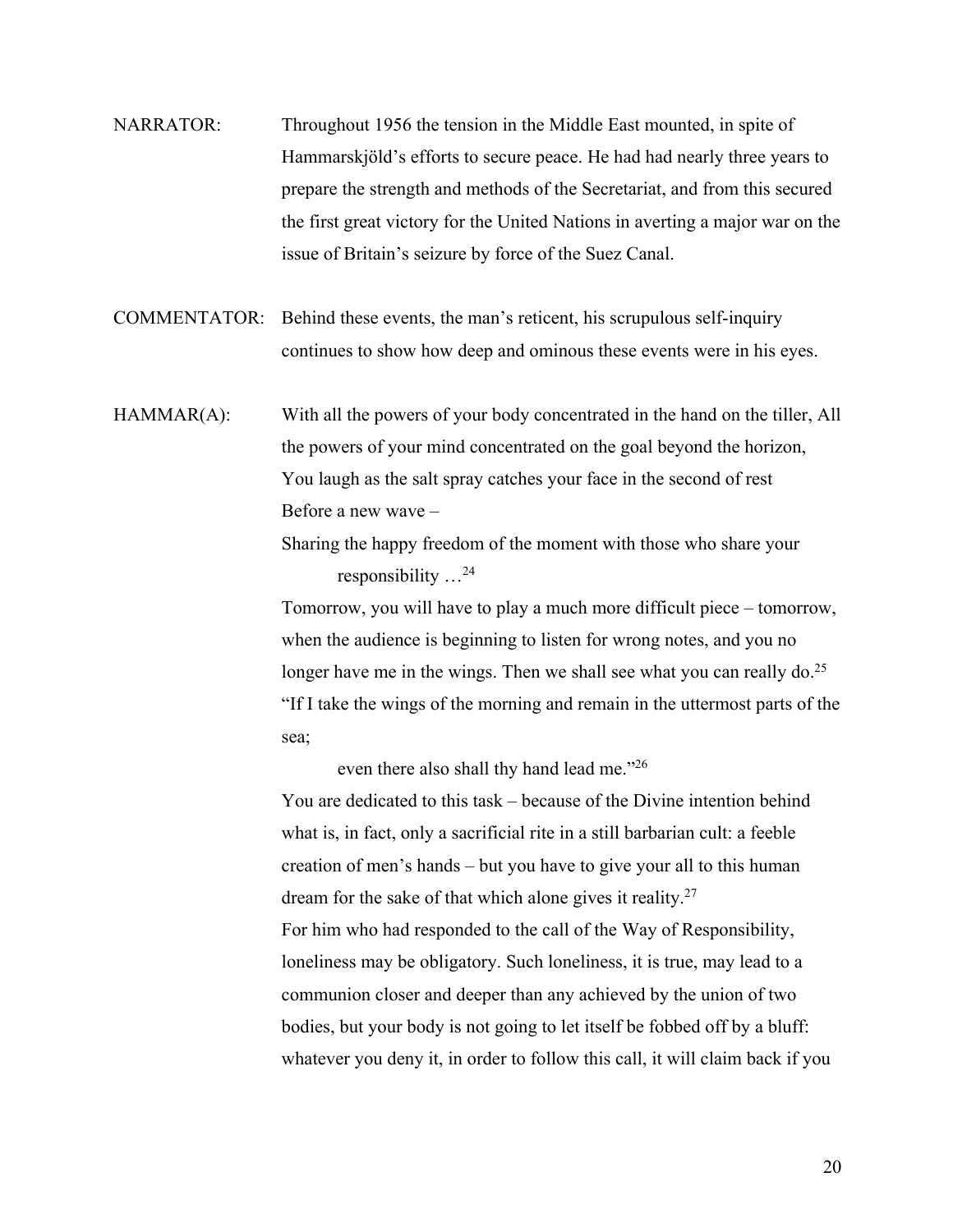fail, and claim back in forms which it will no longer be in your power to select. <sup>28</sup>

> It is not we who seek the Way, but the Way which seeks us. You dare your Yes – and experience a meaning. You repeat your Yes – and all things acquire a meaning. When everything has a meaning, how can you live anything but a *Yes*. 29

NARRATOR: All through that year the Middle East was on the brink of war.

COMMENTATOR: Hammarskjöld saw his role as a double one: he had a clear instruction from the Security Council, but he still had the unlimited right, under the Charter, to raise with the conflicting parties any matter affecting peace or security. As in Peking, his personal dealing on the spot with the leaders – with Ben Gurion particularly – was a triumph of diplomacy and character.

NARRATOR: By 9 May a cease-fire, with all objectionable conditions removed, had been secured –

> In the middle of July Dulles withdrew the promise of help with the Aswan Dam; a few days later Egypt nationalized the Suez Canal. On 5 October Britain and France brought before the Security Council certain proposals to restore their national interests in the Canal; the Council passed the proposals but Russia vetoed them. Hammarskjöld flew to Paris to try to affect a settlement. But on 29 October Israel invaded Sinai; Britain and France issued an ultimatum to withdraw from the canal; the U.S. and U.S.S.R. in the Security Council called for a cease-fire, but Britain and France vetoed it and on the morning of 31 October opened their invasion of the Canal Zone.

COMMENTATOR: What Hammarskjöld's journal shows at this time is his consistent care for personal responsibility; he needed above all to define to himself the clear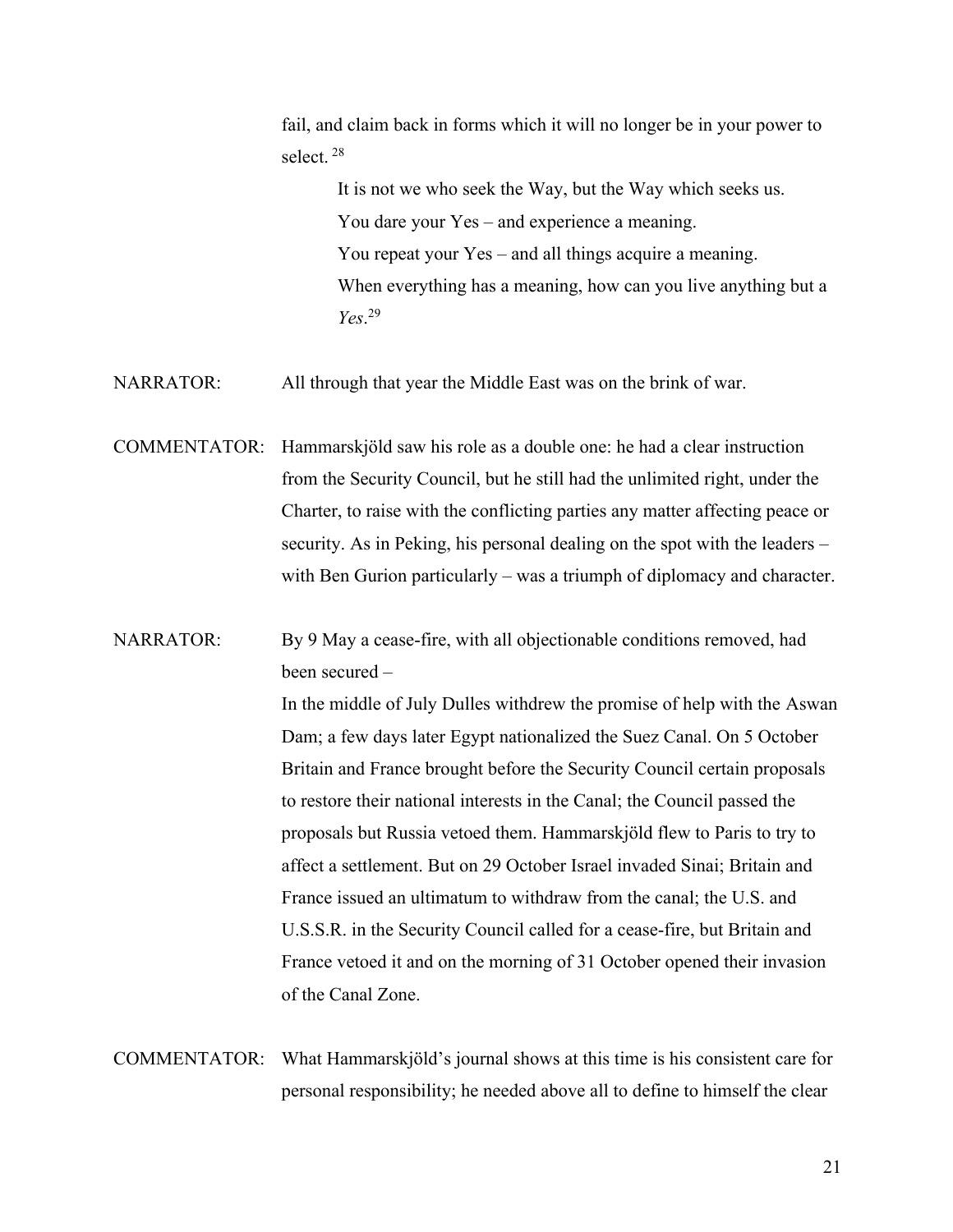vision and integrity of his own purpose and to sustain that vision and purpose as continuously as possible: and this personal vision had to be discovered in the realities of complex and large-scale situations.

HAMMAR(A): Understand – through the stillness. Act – out of the stillness. Conquer – in the stillness. "In order for the eye to perceive colour, it must divest itself of all

colours."30

COMMENTATOR: He had always laid particular emphasis upon the responsibilities the Secretary-General held towards the ideals of the United Nations: if this had ever seemed to adverse critics a matter of personal bias or personal ambition, the Suez issue removed all possible doubt. On the afternoon of 31 October, the day of the Suez invasion, after a day and night when Egypt, Israel, Britain and France were at war and the authority of the United Nations seemed to have vanished, Hammarskjöld opened the meeting of the Security Council with a stern reminder to all members of the Organization, that their overriding obligation was to keep the peace. Seriously shaken by the events of the 30th, he had been up all night drafting his own statement. For the first time, and most memorably, Hammarskjöld was speaking in the person of the Secretary-General whose dominant responsibility is to insist upon the ideals of the Charter above the political and self-seeking conflicts of sovereign nations.

HAMMAR: The principles of the Charter are, by far, greater than the Organization in which they are embodied, and the aims which they are to safeguard are holier than the policies of any single nation or people. As a servant of the Organization the Secretary-General has the duty to maintain his usefulness by avoiding public stands on conflicts between Member nations unless and until such an action might help to resolve the conflict. However, the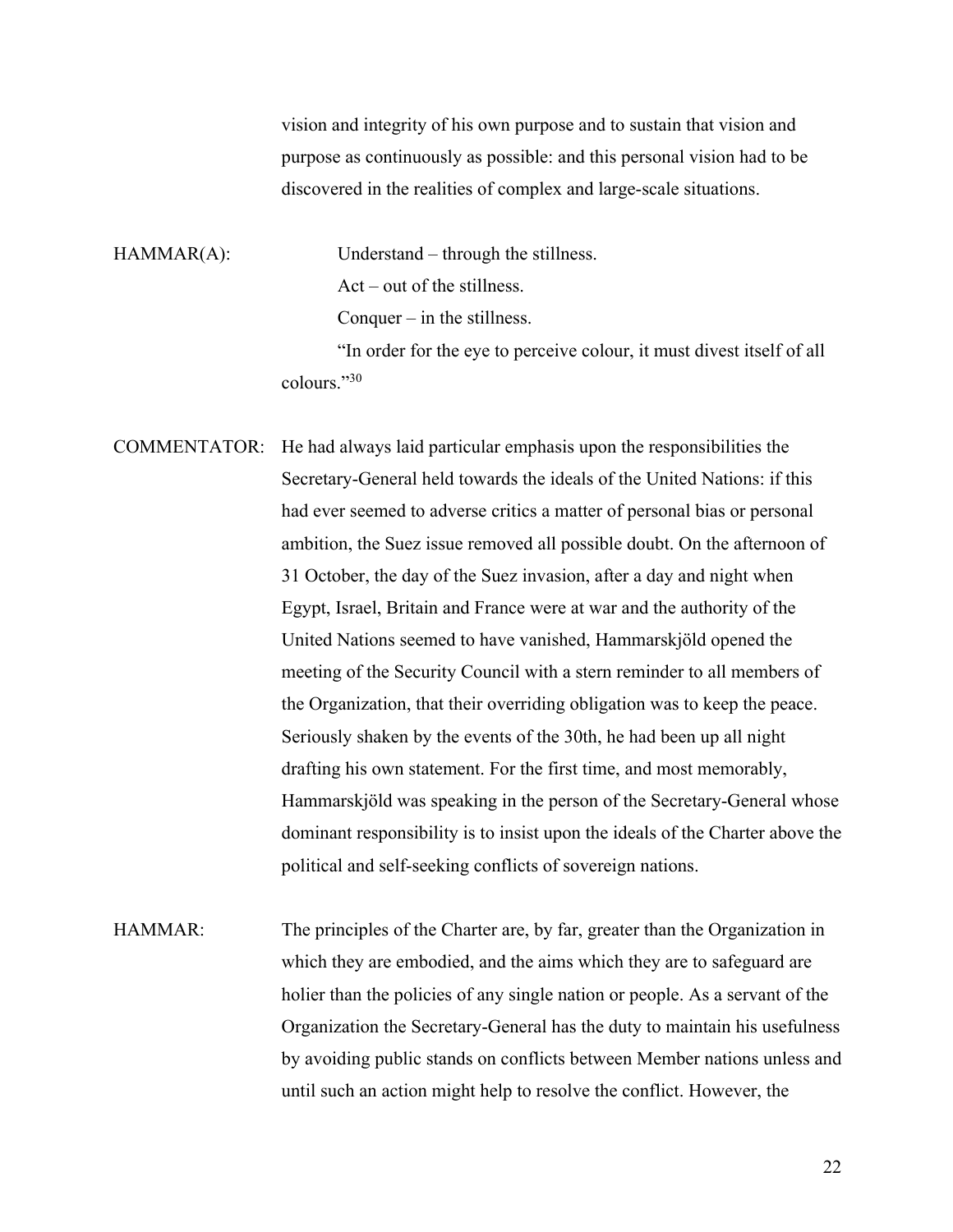discretion and impartiality thus imposed on the Secretary-General by the character of his immediate task, may not degenerate into a policy of expediency. He must also be a servant of the principles of the Charter, and its aims must ultimately determine what for him is right and wrong. For that he must stand.… He should also be able to assume that those organs which are charged with the task of upholding the Charter, will be in a position to fulfill their task.31

- NARRATOR: The cease-fire was honoured by the conflicting nations, and Hammarskjöld was instructed to prepare within 48 hours proposals for a United Nations force "to secure and supervise the cessation of hostilities in accordance with all the terms of the (ceasefire) resolution." Somehow by brilliant stall work and improvisation, this proposal made by Lester Pearson was carried through by Hammarskjöld. By the middle of November the UN had moved into Egypt.
- COMMENTATOR: The episode had proved that a truly international force was possible. It had shown that such a large field operation as the clearing of the Suez Canal was possible under international organization and those nations which had been obliged by their international undertaking to sacrifice their personal interests, had learned that the law of restraint was also a law of protection. To this Hammarskjöld added the emergent principle that "the work for peace is basically a work for the most elementary of human rights: the right of everyone to security and to freedom from fear."

HAMMAR(A): From injustice – never justice From justice – never injustice<sup>32</sup> Hallowed by Thy name – *not mine* Thy kingdom come – *not mine* Thy will be done – *not mine* Give us peace with Thee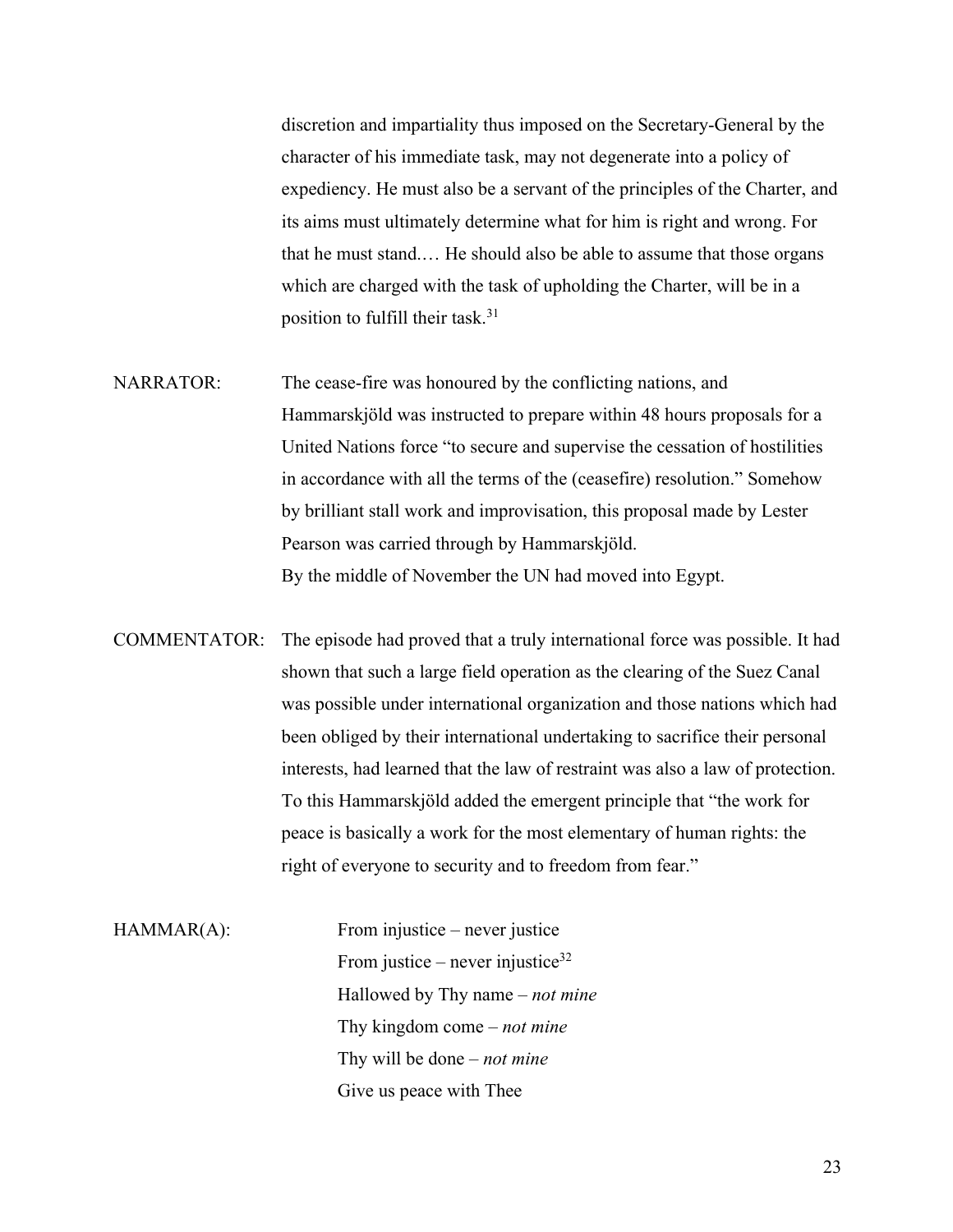Peace with men Peace with ourselves, And free us from all fear.33

NARRATOR: A year later, when Hammarskjöld entered on his second term of office as Secretary-General, the Middle Eastern troubles were still not completely settled and there were still modifications to be made to the United Nations' ways of dealing with these issues; and the Cold War had started, and the conflict over disarmament. And as the British Commonwealth kept faith with its earlier promises by releasing one by one its colonies to a state of sovereign independence, the United Nations was faced with the question of universal membership and the change from its earlier character as a dominantly Bit-Powers Club.

COMMENTATOR: But over all this, Africa is the shadow and obsession that colours all Hammarskjöld's second term, that preoccupied him day and night, and in the end brought him to his death on a mission of conciliation. In this setting he was to carry much farther the principle of the Secretary-General's initiative in securing the conditions of peace. The phrase "Let Dag do it" was a more and more frequent appeal to impartial mediation as against adversary proceeding in Council. Through the Suez and Hungary crises, Hammarskjöld had acted only under specific United Nations mandate. He was now to go beyond that, and gave notice of this in his statement to the General Assembly on re-election on 26 September 1957.

HAMMAR: In the multi-dimensional world of diplomacy, the Euclidean definition of a straight line as the shortest way between two points may not always hold true. For the Secretary-General, however, it is the only possible one. I do not believe that the Secretary-General should be asked to act, by the Member States, if no guidance for his action is to be found either in the Charter or in the decisions of the main organs of the United Nations;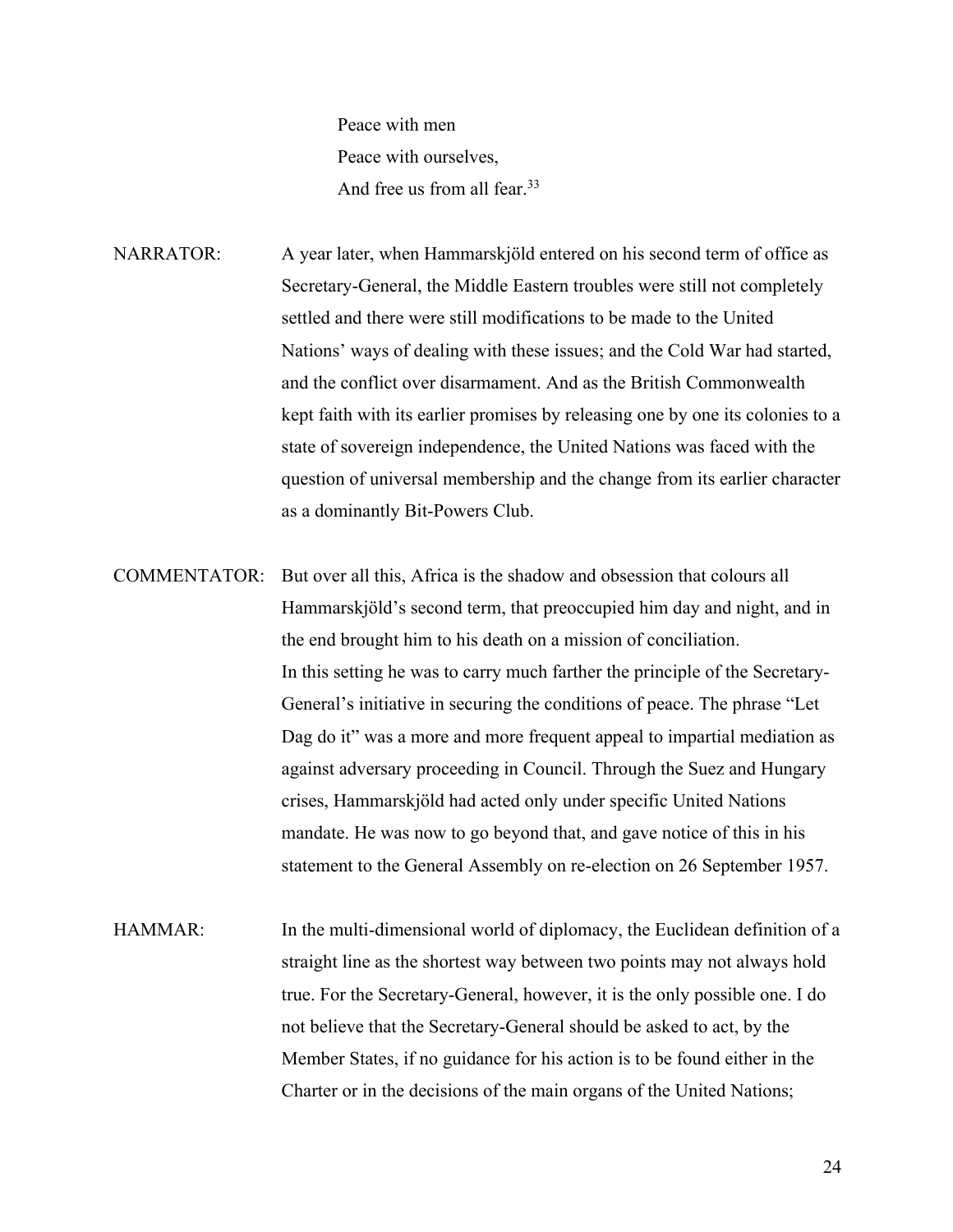within the limits thus set, however, I believe it to be his duty to use his office and, indeed, the machinery of the Organization to its utmost capacity and to the full extent permitted at each stage by practical circumstances.

On the other hand, I believe that it is in keeping with the philosophy of the Charter that the Secretary-General should be *expected* to act also without such guidance, should this appear to him necessary in order to help in filling any vacuum that may appear in the systems which the Charter and traditional diplomacy provide for the safeguarding of peace and security. The many who, together, form this Organization – peoples, governments and individuals – share one great responsibility. Future generations may come to say of us that we never achieved what we set out to do. May they never be entitled to say that we failed because we lacked faith or permitted narrow self-interest to distort our efforts.34

COMMENTATOR: In 1956, the year of most intense and continuous crisis, he continued to accumulate in his journal aphorisms that helped him keep a steady eye on his purpose, his integrity, his view of himself.

HAMMAR(A): You ask yourself if these notes are not, after all, false to the very Way they are intended to mark out. These notes? – They were sign posts you began to set up after you had reached a point where you needed them, a fixed point that was on no account to be lost sight of. And so they have remained. But your life has changed, and now you reckon with possible readers, even, perhaps, hope for them. Still, perhaps it may be of interest to somebody to learn about a path of which the traveller who was committed to it did not wish to speak while he was alive. Perhaps – but only if what you write has an honesty with no trace of vanity or self-regard.<sup>35</sup>

COMMENTATOR: After Suez, he reflects on his success –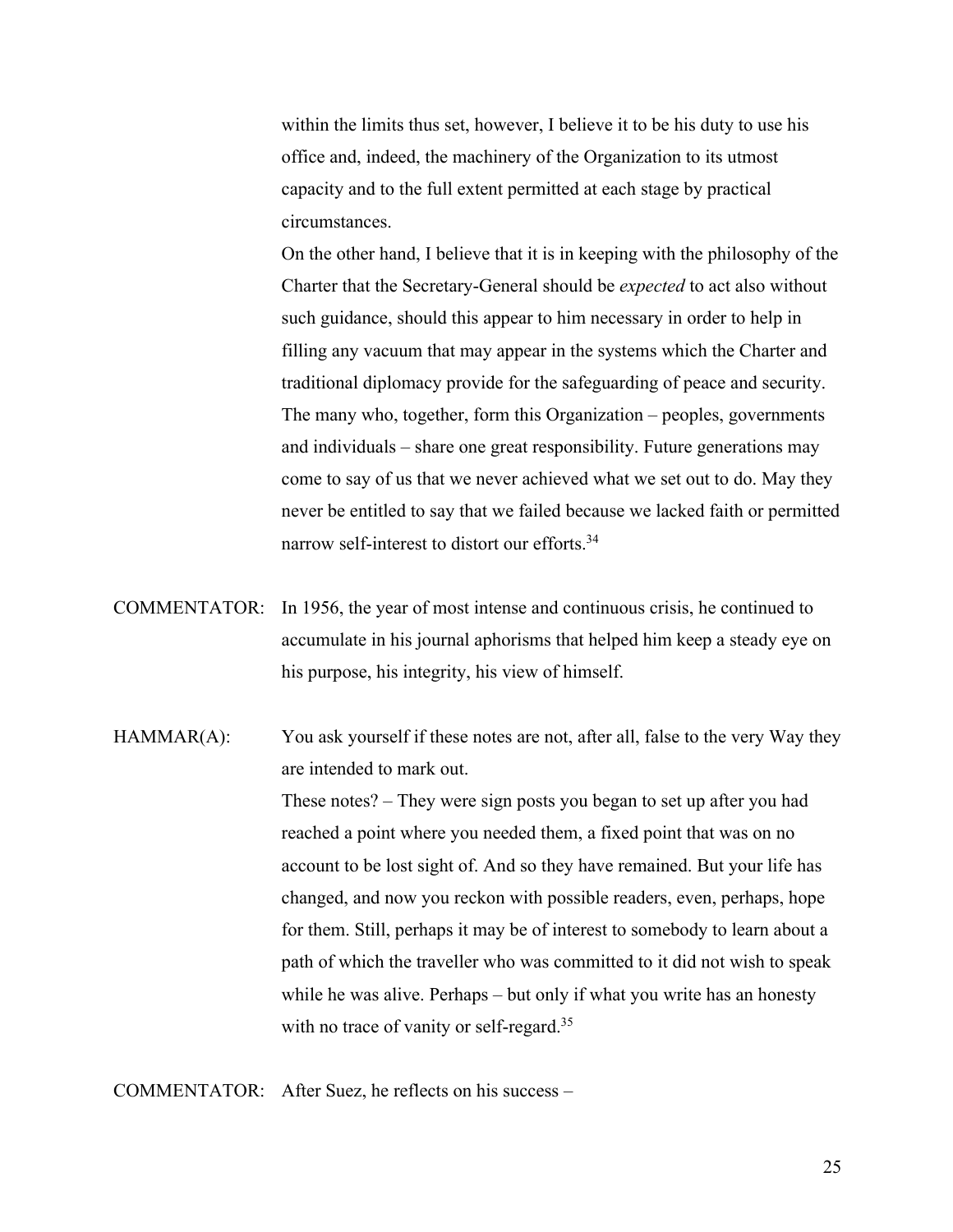- HAMMAR(A): Thanks to your "success," you now have something to lose. Because of this – as if suddenly aware of the risks – you ask whether you, or anyone, can "succeed." If you go on in this way, thoughtlessly mirroring yourself in an obituary, you will soon be writing your epitaph – in two senses.<sup>36</sup>
- COMMENTATOR: We catch a glimpse of his stern self-discipline in the way he keeps watch over himself, as though he were an instrument for a purpose not entirely his own. Here, inside himself, is the ground for the occasional prophetic or apocalyptic note in his public pronouncements:
- HAMMAR(A): Your responsibility is indeed terrifying. If you fail, it is God, thanks to your having betrayed Him, who will fail mankind. You fancy you can be responsible *to* God; can you carry the responsibility *for* God? …37

Yes to God: yes to Fate: yes to yourself. This reality can wound the soul, but has the power to heal her.

"Endless the series of things without name

On the way back to where there is nothing." <sup>38</sup>

Did'st Thou give me this inescapable loneliness so that it would be easier for me to give Thee all?39

Still a few years more, and then? The only value of a life is its content – for *others*. Apart from any value it may have for others, my life is worse than death.

Therefore, how incredibly great is what I have been given, and how meaningless what I have to "sacrifice."<sup>40</sup>

COMMENTATOR: Poems, rare before in the diary except as transitory fragments or sharp outbursts, accumulate now almost to the exclusion of everything else – short-lined, terse, elliptical crystals, intensely self-centred in spite of the sacrificial impulse – or because of it – desiring release from himself. From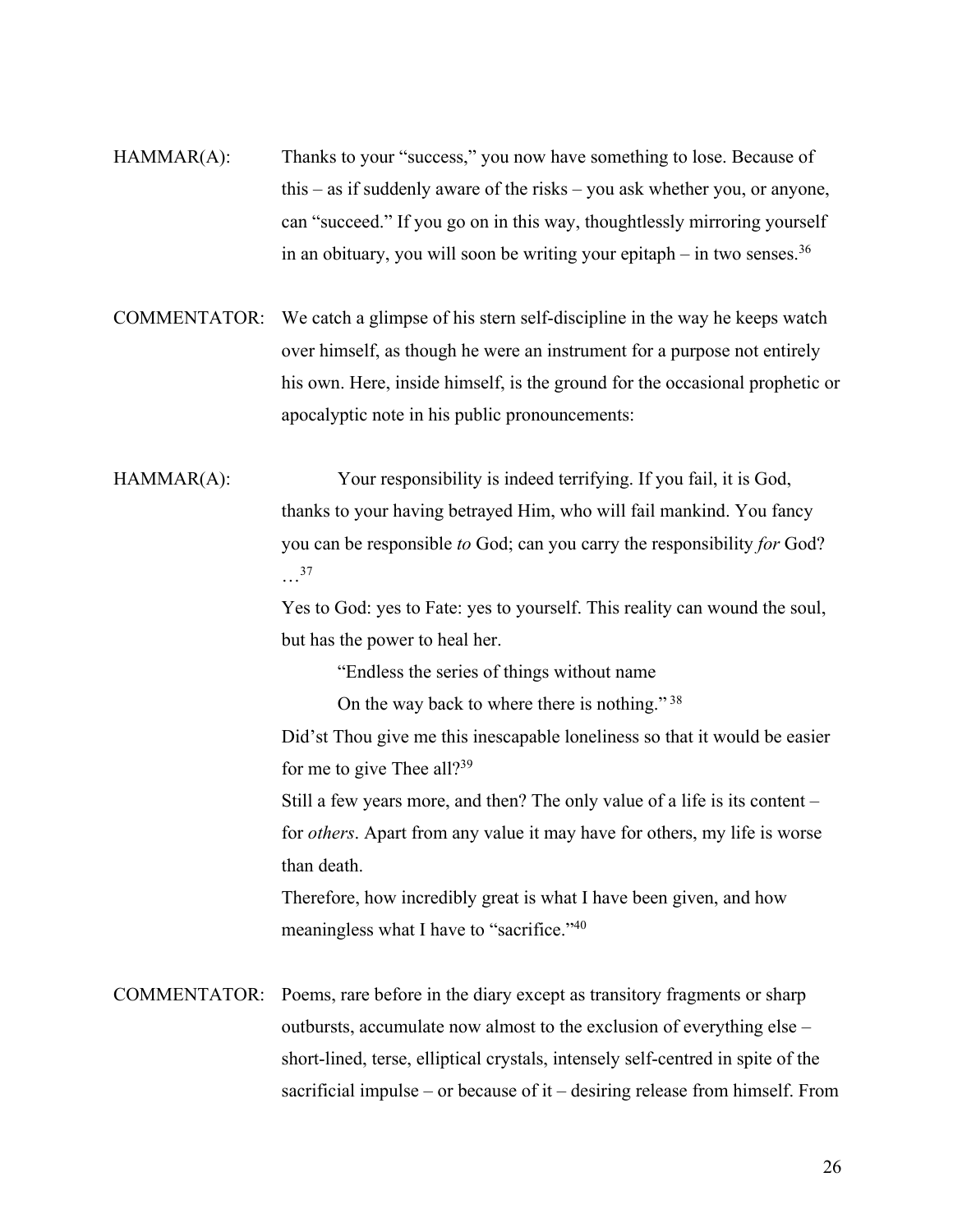August 1959 until December 1960, almost exclusively, he writes his verse in the *haiku* form, the strict discipline of the three-line 17-syllable forms –

HAMMAR(A): Seventeen syllables Opened the door To memory, to meaning.

COMMENTATOR: His only rhymed poem is a prayer of dedication, written on 3rd December 1960.

HAMMAR(A): The road, You shall follow it. The fun, You shall forget it. The cup, You shall empty it. The pain, You shall conceal it. The truth, You shall be told it. The end, You shall endure it.<sup>41</sup>

NARRATOR: In the autumn of 1960 the Secretary-General came under repeated and bitter attack from the Russian representatives, with demands that he resign and that he be replaced by a three-man-directorate. On 3 October 1960 he replied before the General Assembly directly to virulent Russian attacks upon his conduct of affairs – on their behalf – on the Congo, and the demand that he "muster up enough courage to resign."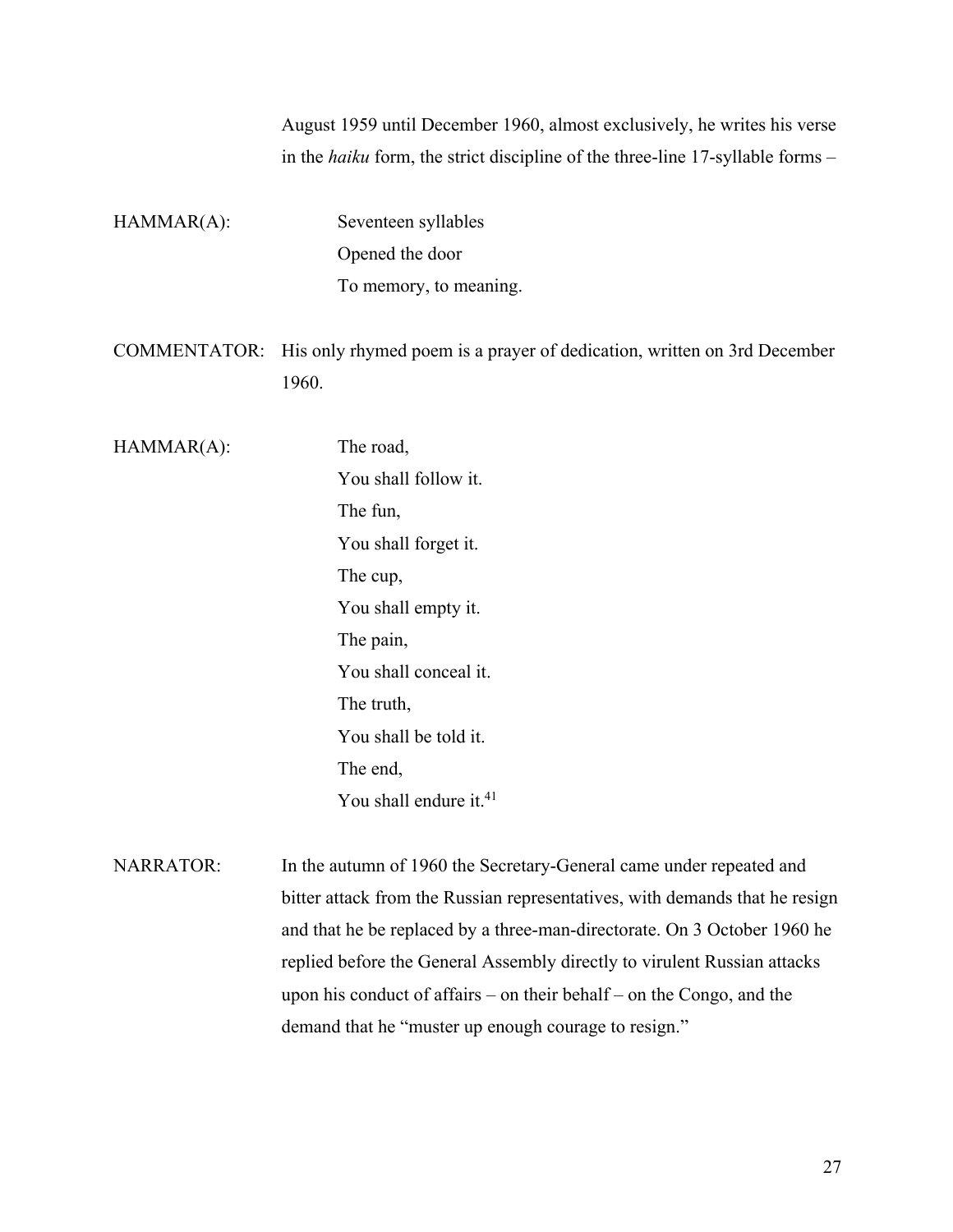#### HAMMAR: ... I regret that intervention to which I have found it necessary to reply has again tended to personalize an issue which, as I've said, in my view is not a question of a man but of an institution.

The man does not count, the institution does. A weak or non-existent executive would mean that the United Nations would no longer be able to serve as an effective instrument for active protection of the interests of those many Members who need such protection.

I said the other day that I would not wish to continue to serve as Secretary-General one day longer than such continued service was, and was considered to be, in the best interest of the Organization. The statement this morning seems to indicate that the Soviet Union finds it impossible to work with the present Secretary-General.

This may seem to provide a strong reason why I should resign. However, the Soviet Union has also made it clear that, if the present Secretary-General were to resign now, they would not wish to elect a new incumbent, but insist on an arrangement which – and this is my firm conviction based on broad experience – would make it impossible to maintain an effective executive. By resigning, I would, therefore, at the present difficult and dangerous juncture throw the Organization to the winds. I have no right to do so because I have a responsibility to all those States Members for which the Organization is of decisive importance, a responsibility which overrides all other considerations.

It is not the Soviet Union or, indeed, any other big Powers who need the United Nations for their protection; it is all the others. In this sense the Organization is first of all *their* Organization, and I deeply believe in the wisdom with which they will be able to use it and guide it. I shall remain in my post during the term of my office as a servant of the Organization in the interests of all those other nations, as long as *they* wish me to do so. In this context the representative of the Soviet Union spoke of courage. It is very easy to resign; it is not so easy to stay on. It is very easy to bow to the wish of a big Power. It is another matter to resist. As is well known to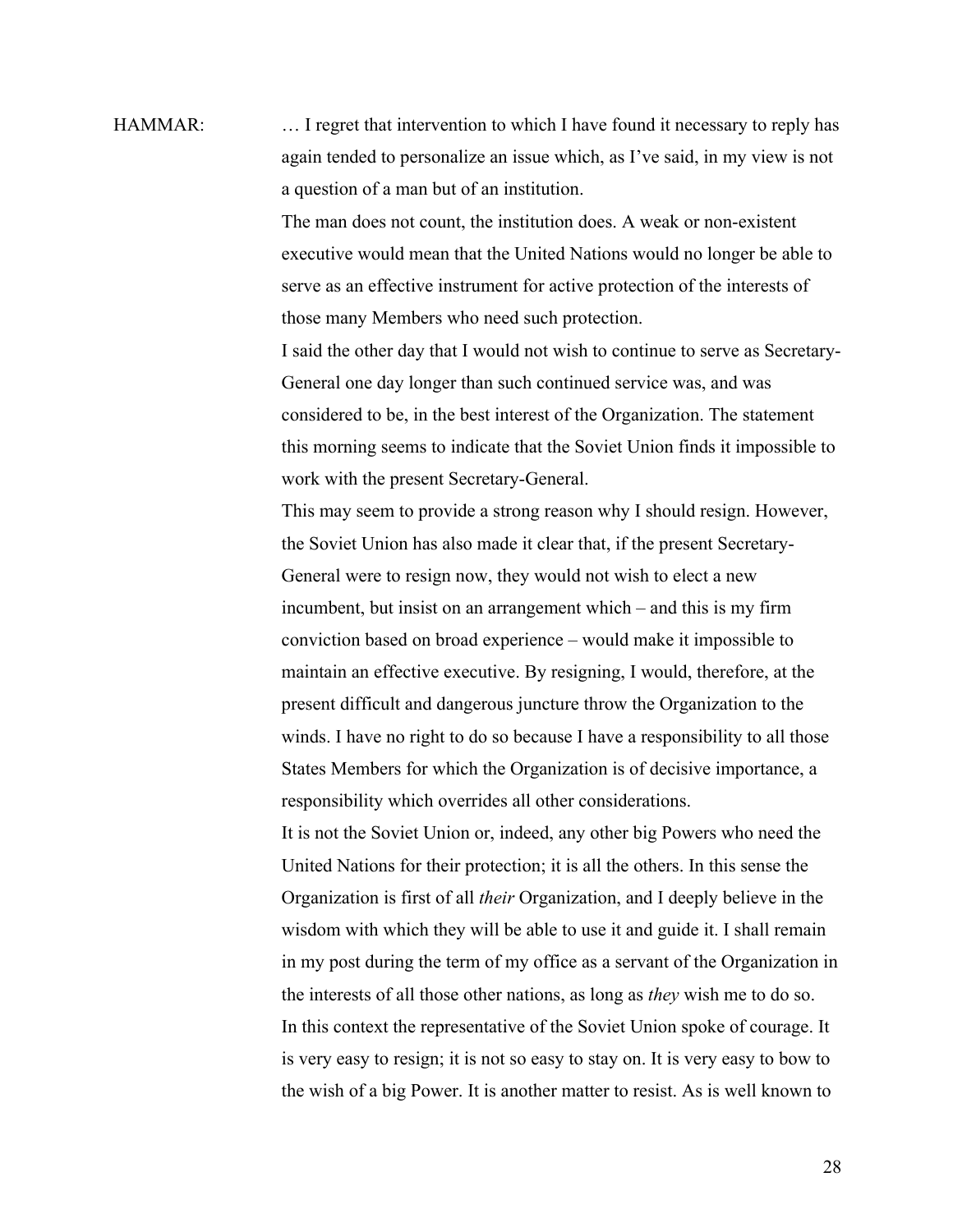all members of this Assembly, I have done so before on many occasions and in many directions. If it is the wish of those nations who see in the Organization their best protection in the present world, I shall do so again. $42$ 

NARRATOR: It was on 3 October 1960 that Hammarskjöld refused to submit to Russian pressure by resigning. The procedural struggle continued; but the conflict over the Congo was still to be resolved.

COMMENTATOR: In his Statement on UN Operations in the Congo, made to the General Assembly on 17 October 1960, Hammarskjöld quoted the President of Guinea speaking a few days earlier from the chair of the Assembly:

- HAMMAR: "The Congo is part of the life of humanity; the fate reserved for millions of men, women and children should be looked at more closely. Let less be said about Messrs. Lumumba, Kasavubu, Mobutu, Ileo and the others, but let more be pondered seriously to find a true and just solution for the problems of the people which only yearn for well-being, peace and progress, as do all people all over."43 End of quote.
- COMMENTATOR: He could dismiss lightly "as a part of a political game" "all the misunderstandings, all the willful misrepresentations," all the efforts to bring under suspicion or contempt whatever positive action the Organization had taken, if it were not for the effect of this on the Organization and its authority, and the consequent disarming of the only reasonable bulwark against a war that would engulf the whole of civilised society. He therefore refused absolutely "to compromise, in any political interest, with the aims and principles of this Organization" – the United Nations.<sup>44</sup>

In February 1961 he warned the Security Council again that they were standing into danger: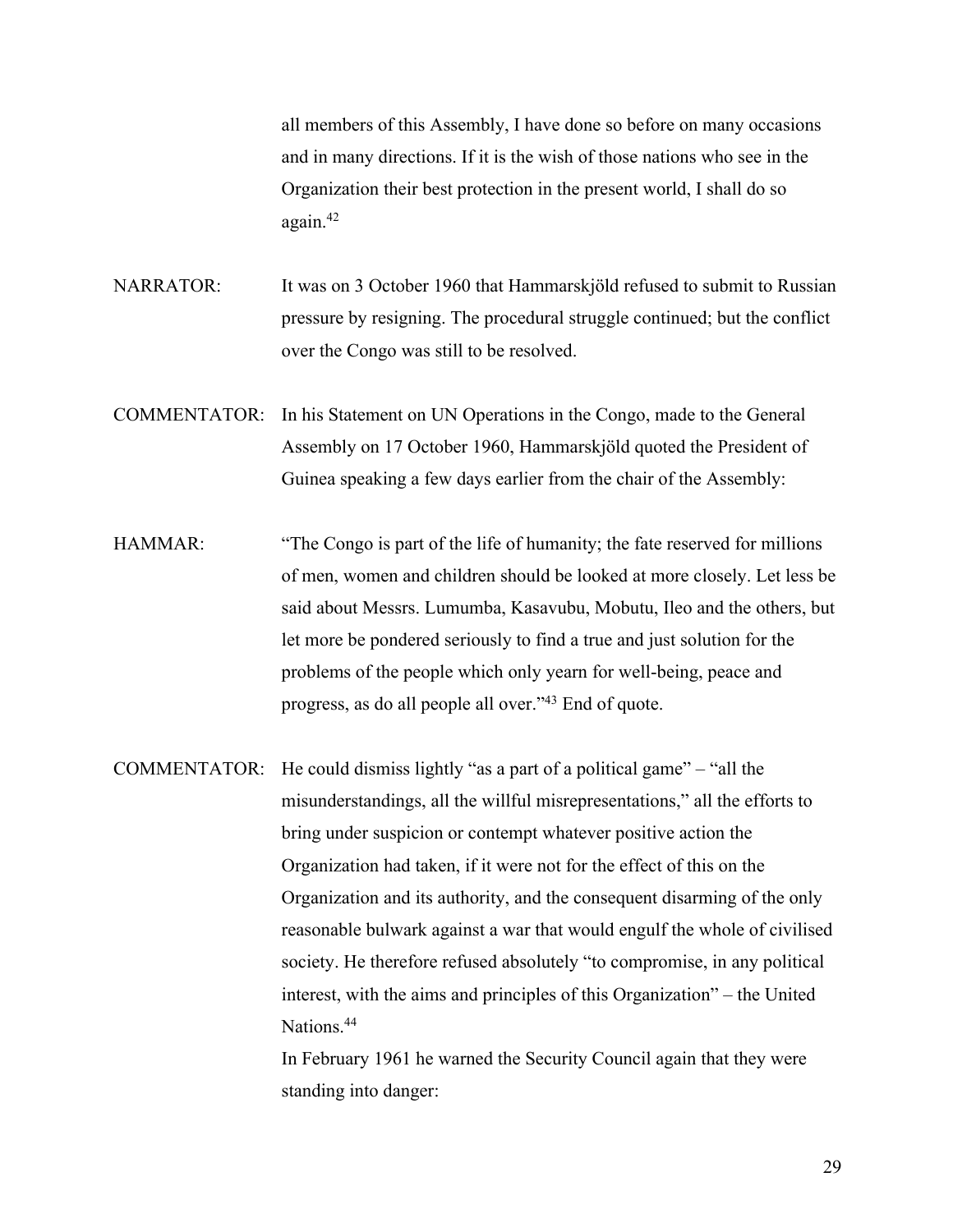- HAMMAR: For seven or eight months, through efforts far beyond the imagination of those who founded this Organization, it has tried to counter tendencies to introduce the big Power conflict into Africa and put the young African countries under the shadow of the Cold War. It has done so with great risks and against heavy odds. It has done so at the cost of very great personal sacrifices for a great number of people. In the beginning the effort was successful, and I do not now hesitate to say that on more than one occasion the drift into a war with foreign power intervention of the Korean or Spanish type was avoided only thanks to the work done by the Organization, basing itself on African solidarity …. Now, under basically identical although superficially more dramatic circumstances, we have again reached the point where a local armed conflict is threatening in forms which are only too likely to lead to a widening of the conflict into the international arena. I have no new solutions to offer to you … – except to "rally around common aims within the framework of the United Nations." 45
- COMMENTATOR: Ten days before his death he spoke to the Secretariat staff in the General Assembly Hall. It was his last speech; and again he turned upon the power of individual devotion, of the struggle against cynicism and despair, uttering again his inflexible confidence in the Secretariat and the individual persons that it comprises.
- HAMMAR: In a situation like the one now facing all peoples of the world, as represented in this Organization, it is understandable that staff members should sometimes feel frustrated and even depressed. In that they are not different from their fellow beings in other positions influenced by the trend of world events. There is only one answer to the human problem involved, and that is for all to maintain their professional pride, their sense of purpose, and their confidence in the higher destiny of the Organization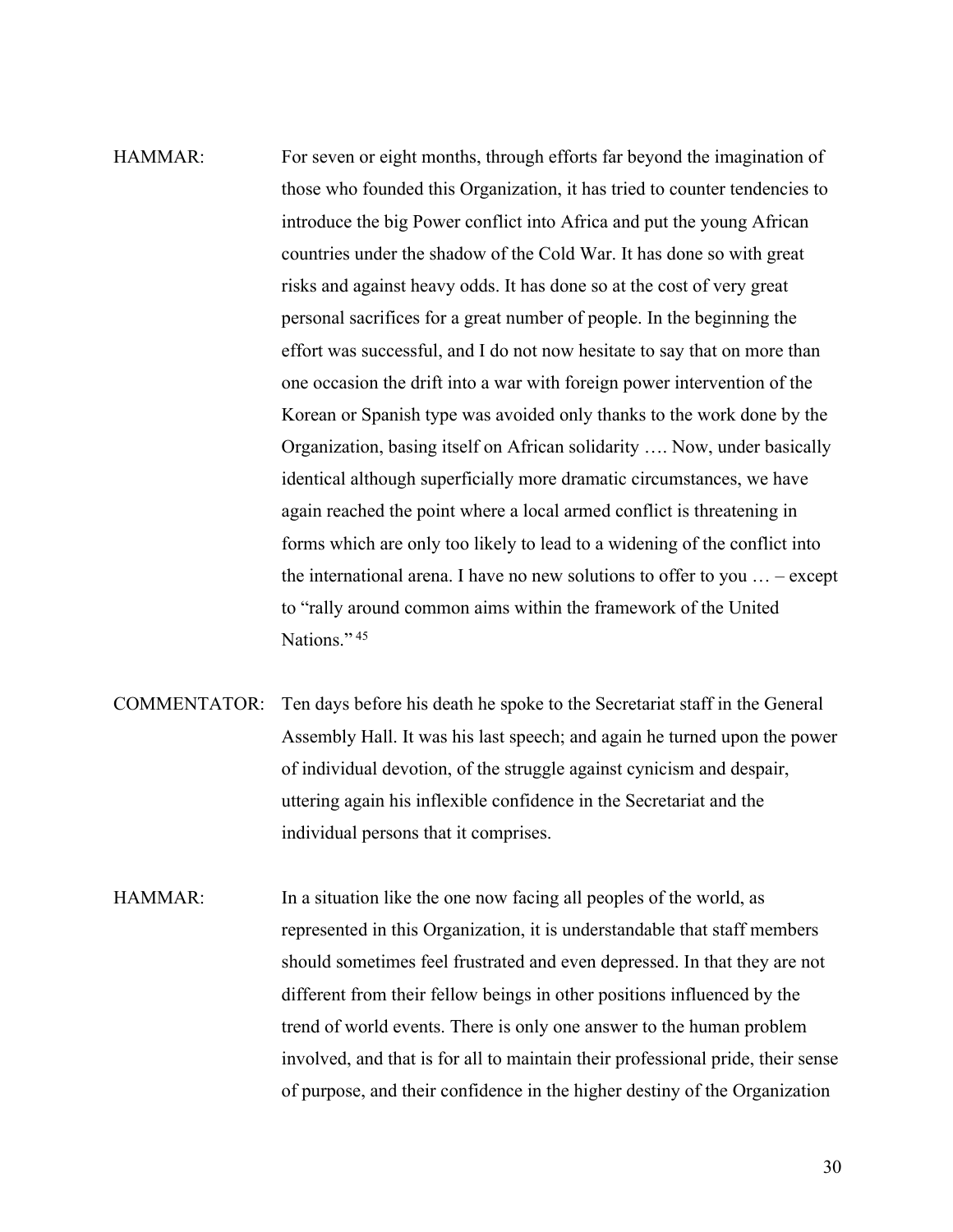itself, by keeping to the highest standards of personal integrity in their conduct as international civil servants and in the quality of the work that they turn out on behalf of the Organization. It would be too dramatic to talk about our task as one of waging a war for peace, but it is quite realistic to look at it as an essential and – within its limits – effective work for building dams against the floods of disintegration and violence.<sup>46</sup>

- COMMENTATOR: Behind and underneath these public words, this continuous demonstration before the world of his own faith in the United Nations and the possibility of peace, moves the stern private liturgy by which his courage was sustained, his energy continuously restored, his resolution tempered, and with it his "faith that the future will be all right because there will always be enough people to fight for a decent future."<sup>47</sup>
- NARRATOR: Whitsunday 1961.

HAMMAR(A): I don't know Who – or what – put the question, I don't know when it was put. I don't even remember answering. But at some moment I did answer *Yes* to Someone – or Something – and from that hour I was certain that existence is meaningful and that, therefore, my life, in self-surrender, had a goal. From that moment I have known what it means "not to look back," and "To take no thought for the morrow." Led by the Ariadne's thread of my answer through the labyrinth of Life, I came to a time and place where I realised that the Way leads to a triumph which is a catastrophe, and to a catastrophe which is a triumph, that the price for committing one's life would be reproach, and that the only revelation possible to man lies in the depths of humiliation. After that, the word 'courage' lost its meaning, since nothing could be taken from me. As I continued along the Way, I learned, step by step, word by word, that behind every saying in the Gospels, stands *one* man and *one* man's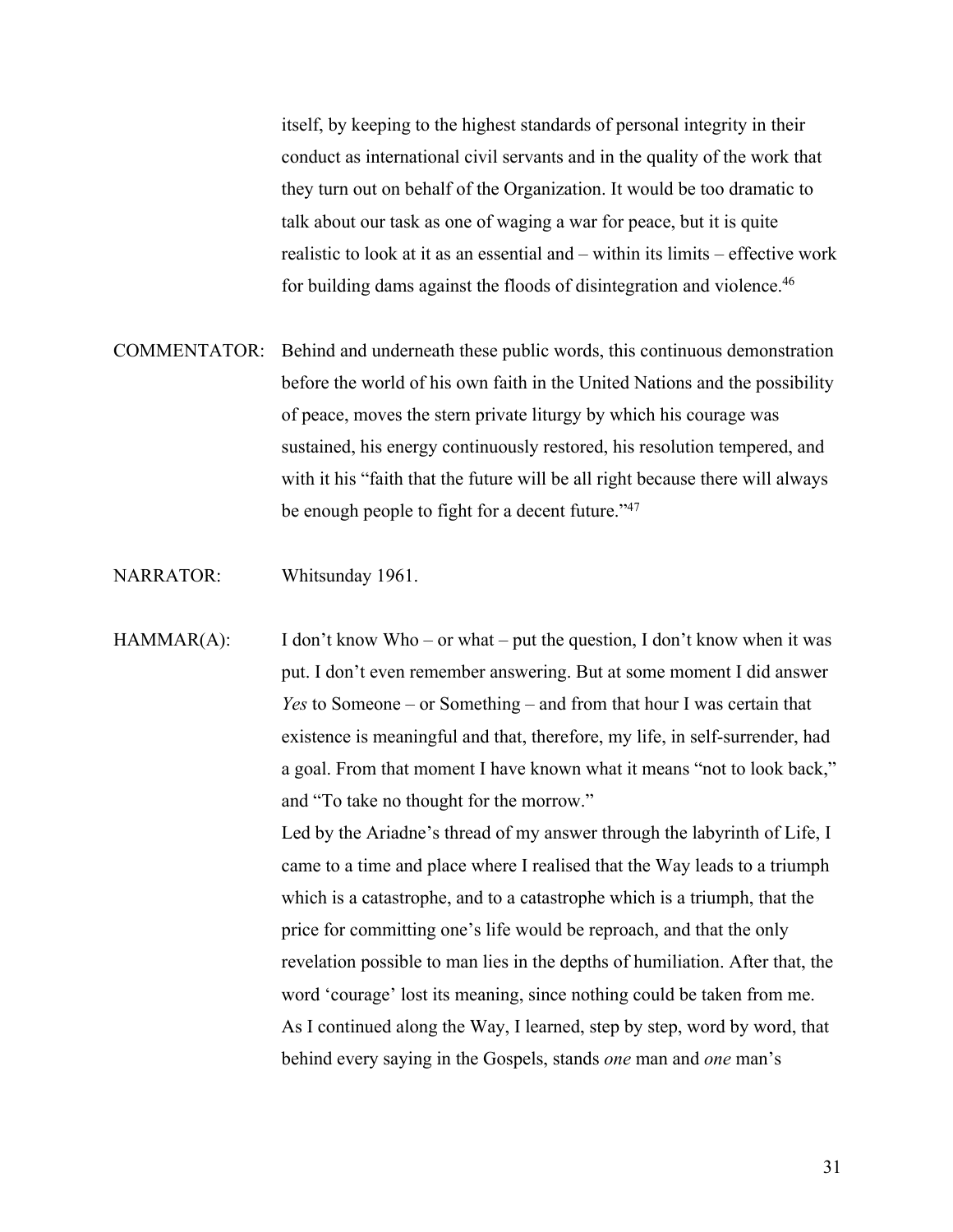experience. Also behind the prayer that the cup might pass from him and his promise to drink it. Also behind each of the words from the Cross.<sup>48</sup>

COMMENTATOR: Sacrifice and immolation are now dominant themes, despite habits of selfrenunciation. Did he think he would be assassinated like Count Bernadotte? Did he think he could secure that by an act of Will? by an act of faith? How – after all – could he meaningfully give up his life? In a few of the last poems he sets himself in imagined heroic episodes.

HAMMAR(A): He will come out Between two warders, Lean and sunburnt, A little bent, As if apologizing For his strength, His features tense, But looking quite calm.

> He will take off his jacket And with shirt torn open, Stand up against the wall To be executed.

He has not betrayed us, He will meet his end Without weakness. When I feel anxious, It is not for him. Do I fear a compulsion in me To be so destroyed? Or is there someone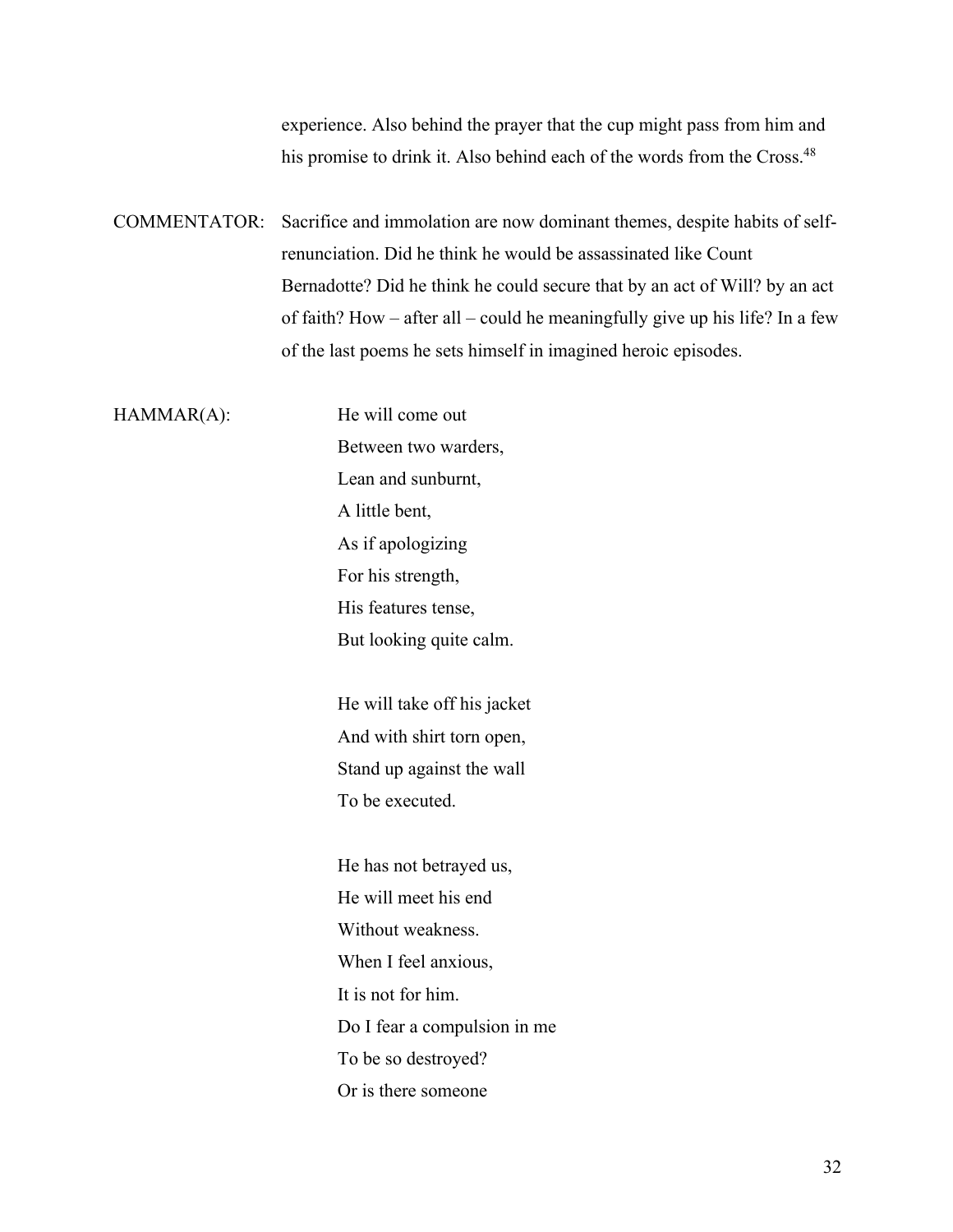In the depths of my being, Waiting for permission To pull the trigger?<sup>49</sup>

Tired And lonely, So tired The heart aches. Meltwater trickles Down the rocks, The fingers are numb, The knees tremble. It is now, Now, that you must not give in.

On the path of the others Are resting places, Places in the sun Where they can meet. But this is your path, And it is now, Now, that you must not fail …

The way chose you – And you must be thankful.<sup>50</sup>

Almighty … Forgive My doubt, My anger, My pride.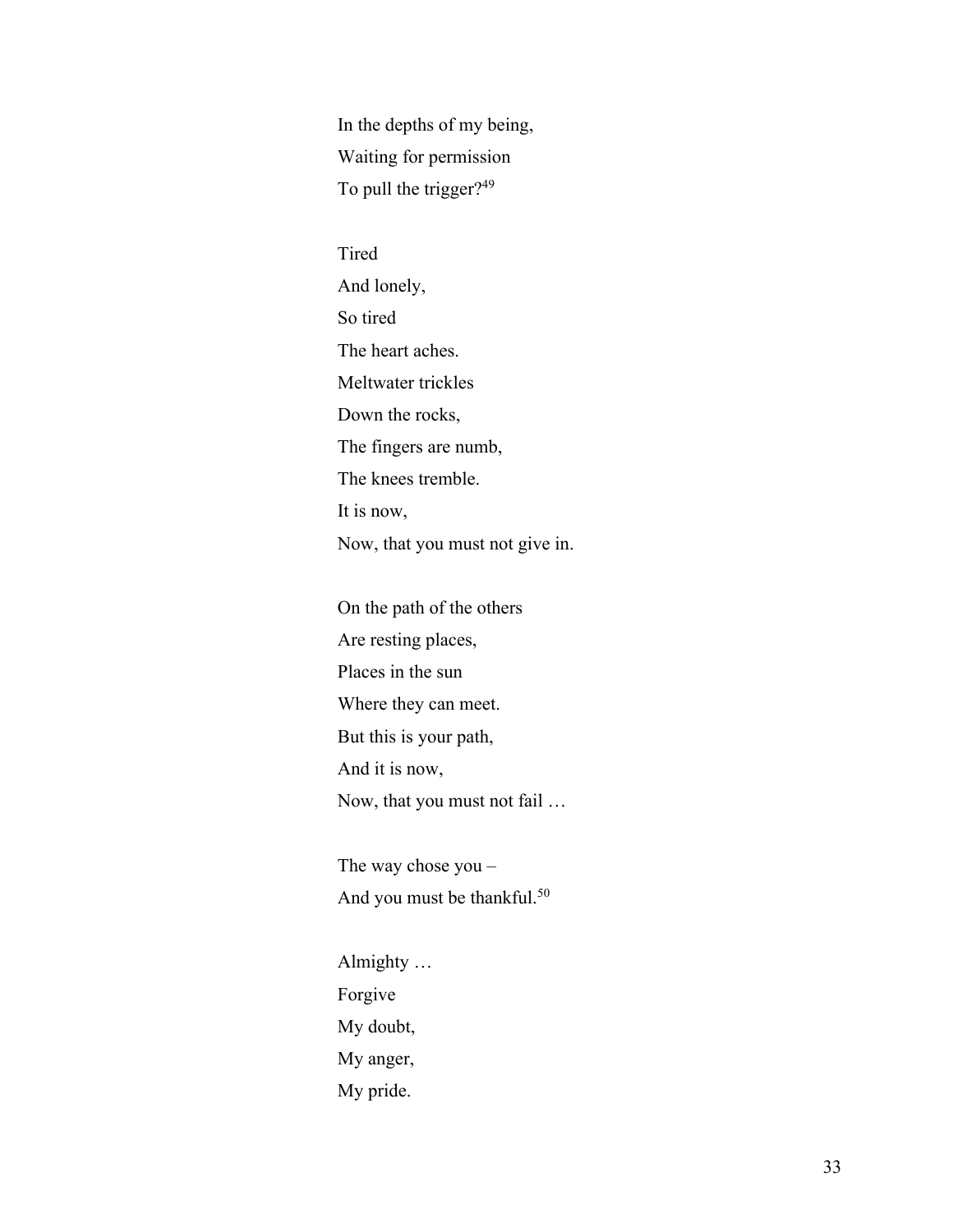By thy mercy Abase me, By thy strictness Raise me up.<sup>51</sup>

COMMENTATOR: And at night in mid-September as his aircraft flies over Ndola airfield and picks up the lights there, and makes a routine turn to approach for a landing, has Hammarskjöld come at last to the vision of the world that, through the last weeks of his life, seems to have been taking shape before the eyes of his mind? "Is it a new country?" he asks in the last poem he ever wrote –

 $HAMMAR(A):$  Is it a new country In another world of reality Than Day's? Or did I live there Before Day was?

I awoke

To an ordinary morning with grey light Reflected from the street, But still remembered The dark-blue night Above the tree-line, The open moor in moonlight, The crest in shadow. Remembered other dreams Of the same mountain country: Twice I stood on its summits, I stayed by its remotest lake, And followed the river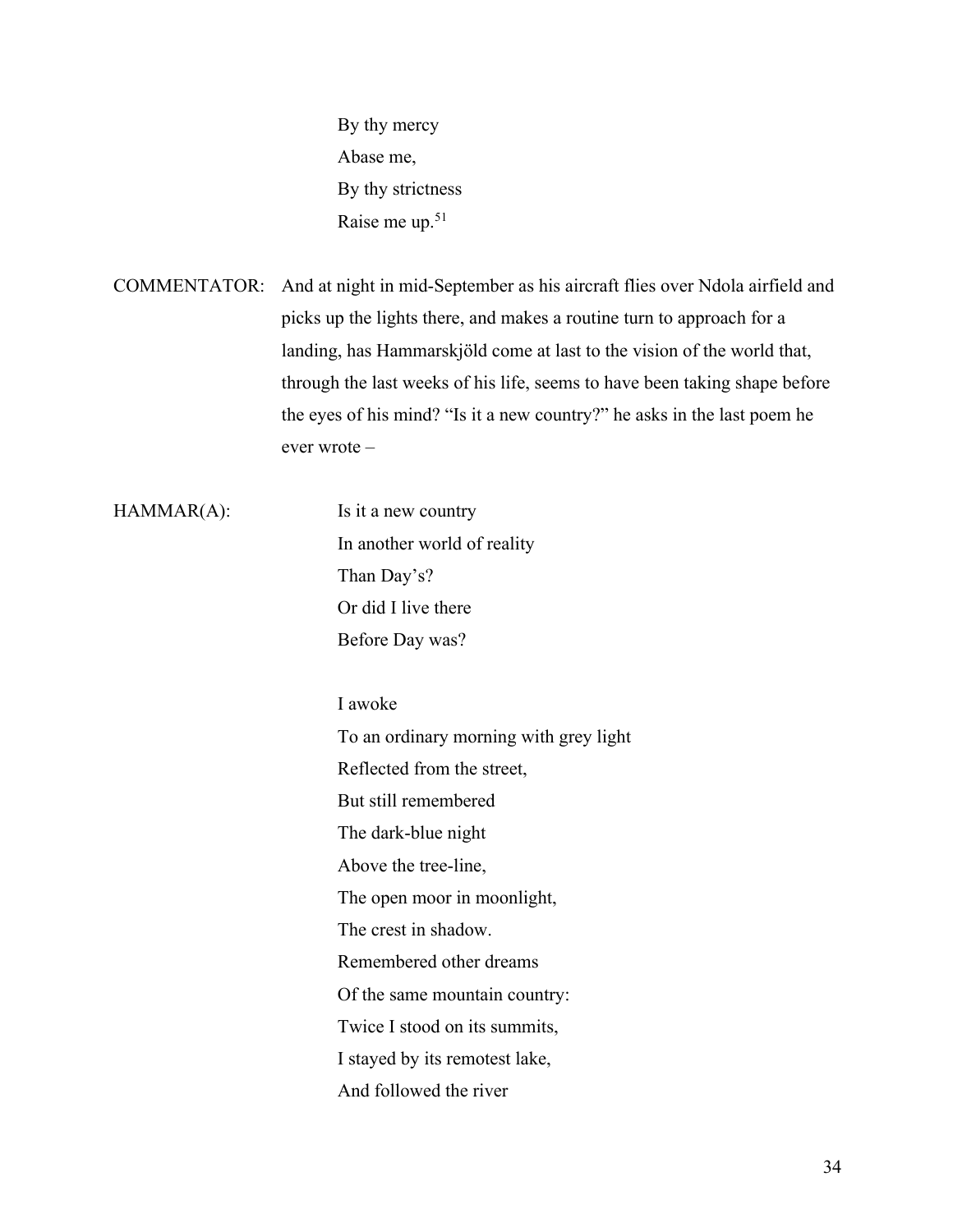Towards its source.

The seasons have changed And the light And the weather And the hour. But it is the same land. And I begin to know the map And to get my bearings.<sup>52</sup>

NARRATOR: 17 September 1961 – *(SOUND: AIRCRAFT IN FLIGHT, AS P 1)* 

PILOT: SE-SDY calling NDO Ndola – Estimate abeam Ndola at 47, Ndola at 20.

CONTROL: Roger, confirm ETA Ndola in 20, or at 2220.

PILOT: 2220.

CONTROL: Roger, Ndola weather wind 120 at 7 knots. Visibility 5 to 10 miles with slight smoke haze. At what time do you wish to make your descent?

PILOT: Request descent clearance at 57.

CONTROL: Roger, clear to descent and maintain 6000.

HAMMAR(A): The longest journey Is the journey inwards. Of him who has chosen his destiny, Who has started upon his quest For the source of his being… He is still with you,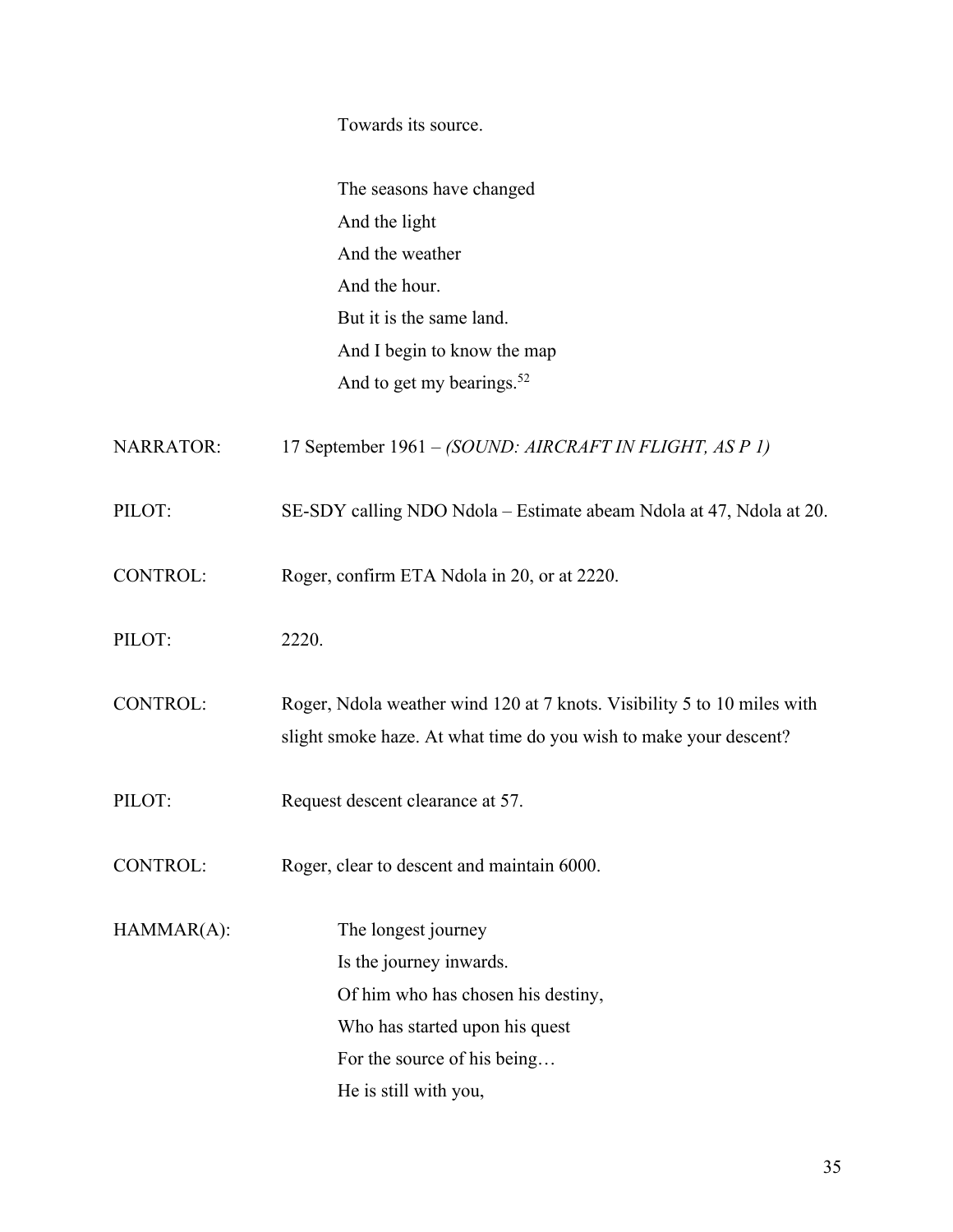But without relation, Isolated in your feeling Like one condemned to death Or one whom imminent farewell Prematurely dedicates To the loneliness which is the final lot of all.<sup>53</sup>

- PILOT: 2210. Your lights in sight. Overhead Ndola, descending.
- CONTROL: Roger. Report reaching 6000.
- PILOT: Roger.

HAMMAR: Future generations may come to say of us that we never achieved what we set out to do. May they never be entitled to say that we failed because we lacked faith or permitted narrow self-interest to distort our efforts.<sup>54</sup>

CONTROL: BDY – How do you read? *(SOUND OF ENGINES CONTINUES FAINTLY UNDER)*

HAMMAR: It is not the Soviet Union or, indeed, any other big Power who need the United Nations for their protection; it is all the others. In this sense the Organization is first of all *their* Organization, and I deeply believe in the wisdom with which they will be able to use it and guide it. I shall remain in my post during the term of my office as a servant of the Organization in the interest – (applause interrupts his speech) – I shall remain in my post during the term of my office as a servant of the Organization in the interests of all those other nations, as long as *they* wish me to do so. (Applause).55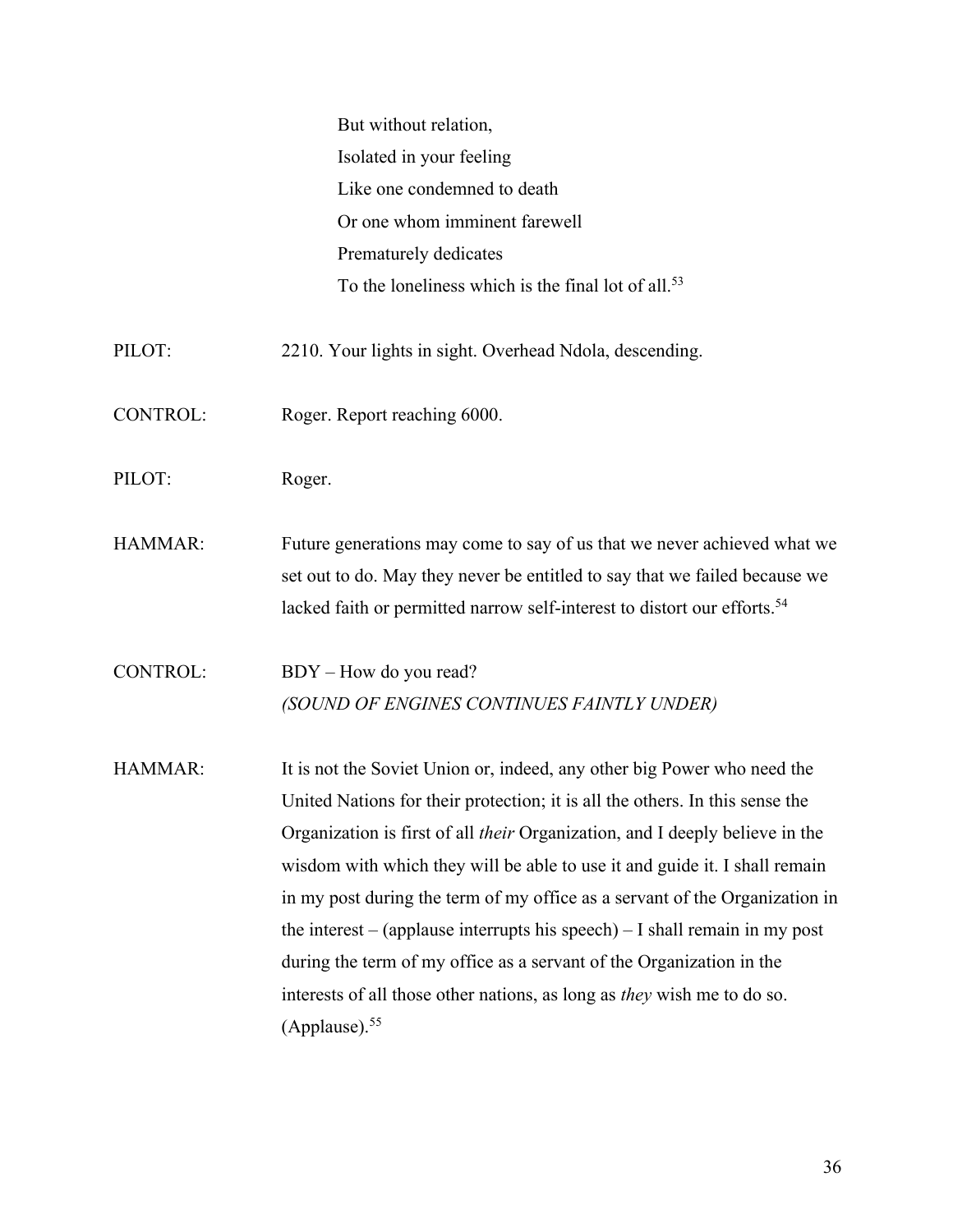# *SOUND: (AFTER THE APPLAUSE ENDS THERE IS A LONG SILENCE, NO ENGINES)*

CONTROL: BDY – How do you read? How do you read?

(SILENCE)

Calling BDY – How do you read? How do you read me, BDY?

(SILENCE)

*Markings* p 169

- ? tape from Murrow *This I Believe*
- *Servant of Peace* p 23-4
- *Markings* p 13-14
- *Markings* p 22
- *Markings* p 31

*Markings* p 32-3

*Markings* p 36

*Markings* p 42

- *Markings* p 43
- *Markings* p 50
- *Markings* p 53
- *Markings* p 62
- *Markings* p 54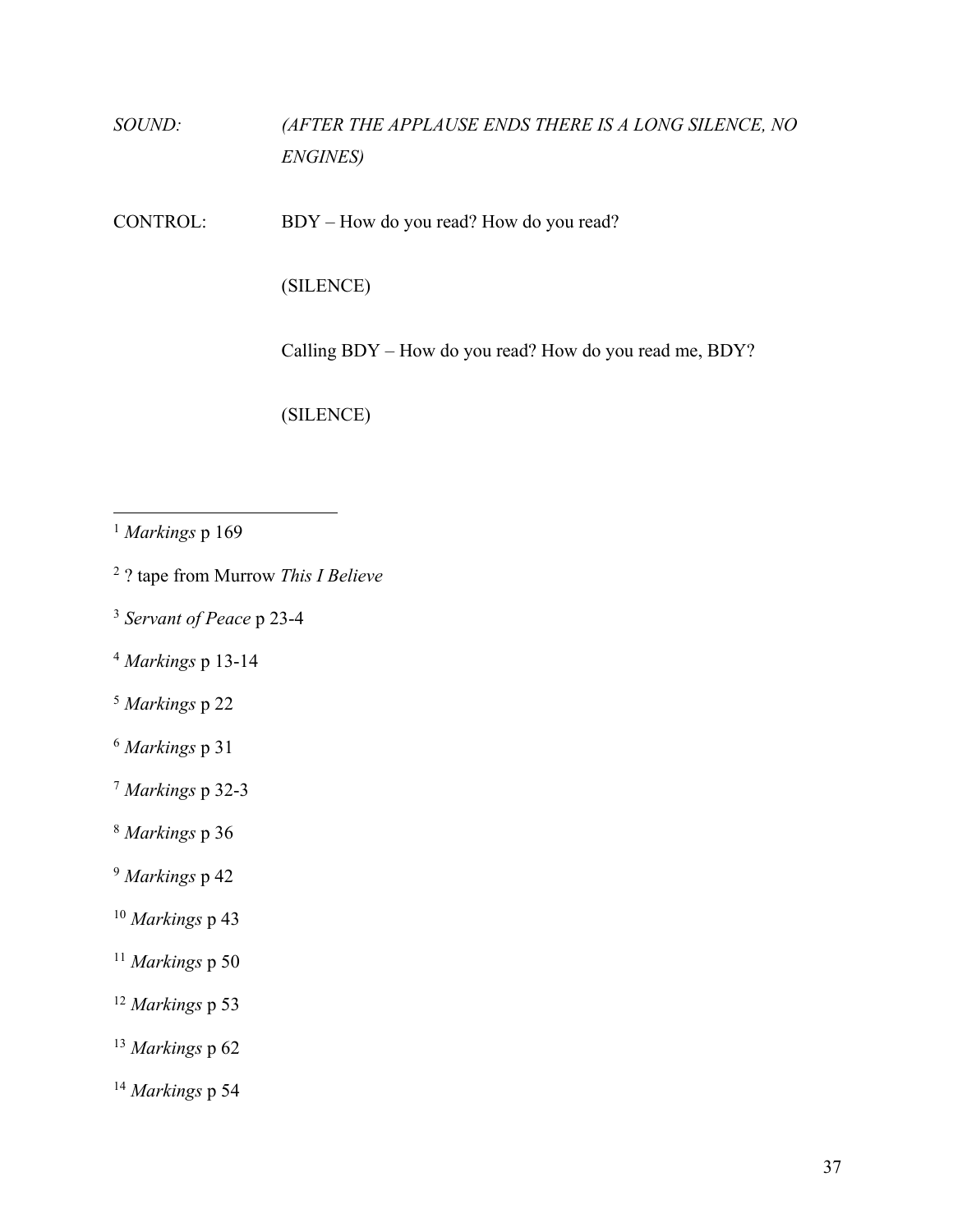- *Markings* p 58
- *Markings* p 63
- *Markings* p 70
- *Markings* p 78
- *Markings* p 88
- *Markings* p 89
- <sup>21</sup> Tape to press, 9 April 1953: SP 27
- Tape 10 Apr 1953, General Assembly: SP 29
- <sup>23</sup> Tape 10 July 1953, to UN Correspondents Association: SP 31
- *Markings* p 90
- *Markings* p 91
- *Markings* p 94
- *Markings* p 100
- *Markings* p 107
- *Markings* p 110
- *Markings* p 111
- Tape 31 October 1956, Security Council: SP 124
- *Markings* p 122
- *Markings* p 123
- Tape 26 Sept 1957, General Assembly: SP 149-50
- *Markings* p 124-5
- *Markings* p 109
- *Markings* p 133